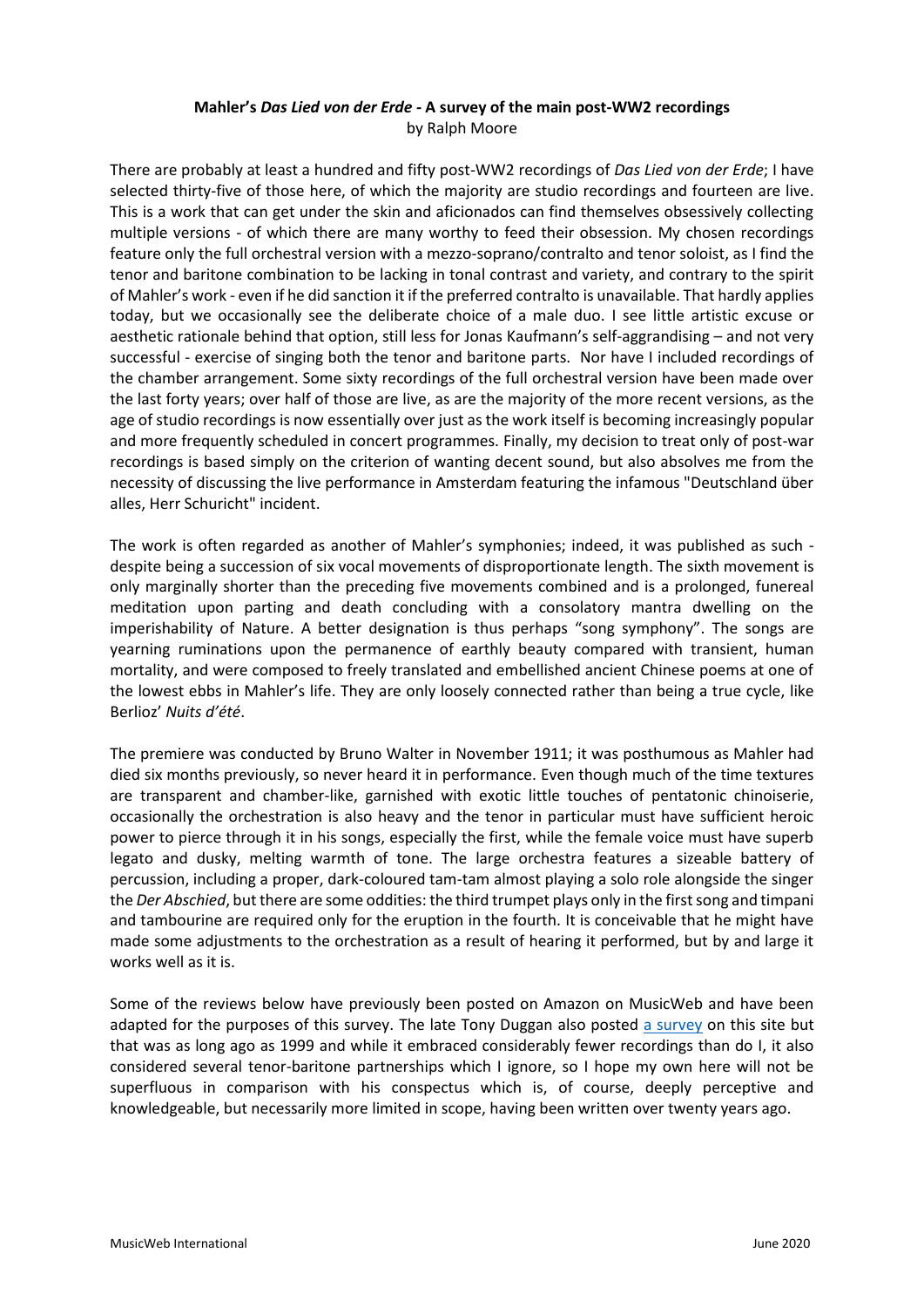**1948 Bruno WALTER** - Live mono; NYP EDITIONS; PRISTINE AUDIO Kathleen FERRIER, Set SVANHOLM, New York Philharmonic

#### (Se[e my review\)](http://www.musicweb-international.com/classrev/2017/Jan/Mahler_erde_PACO137.htm)

This live recording was made four years before the famous Decca studio version, by which time Kathleen Ferrier had already undergone treatment for the cancer which so cruelly ended her life prematurely. Thus, despite the beauty of that later recording, she is in fact in richer, more secure voice here in 1948, with a considerably stronger top G and even more effulgence in her tone. She is wrongly described as a mezzo-soprano in the lukewarm *New York Times* review of the first concert - and Ferrier's New York debut - three days earlier, but the depth and mellowness of her timbre here refutes that categorisation; she was a true contralto and sings majestically, the voice often coming across as really large and powerful, despite the fragile delicacy of her quiet singing in passages such as "Mein Herz ist müde". The magical "ewig…ewig" of the extended concluding movement is so steadily intoned and her singing is demonstrably superior to the recording four years later, good as that is.

Bruno Walter is of course of impeccable pedigree as the conductor of the 1911 premiere of this work. He made three commercial recordings and tended towards increasingly relaxed tempi as time went on; this is just as grand as the Decca recording but a tauter, brighter, more driven performance – and it must be said that the New York Philharmonic plays rather more confidently and securely than the VPO; the strings are fuller and the horns are especially good despite the odd blip.

Set Svanholm is more of an echter Heldentenor than Julius Patzak and has all the notes, although even this Tristan is taxed and audibly strained by his very demanding music. Given that Patzak was already 56 years old when he recorded for Walter and Svanholm is here only 43, one may all the more admire the astuteness with which Patzak husbands his resources, compared with Svanholm's effortfulness, but both make much of the text and manage to prevail against big orchestras, which Walter made no effort to rein in.

The sound is really very good for its vintage and provenance on acetates; there is very little audience noise and despite the inevitable presence of some hiss and papery crackle, I found it to be rather more immediate than the later studio recording.

This performance has been previously briefly available on both the Naxos "Immortal Performances" and the "Documents" labels, but I have little doubt that this Pristine remastering is the one to have now – and indeed I think I favour it over the celebrated 1952 studio account for the energy of Walter's conducting and the youthful vigour of Ferrier's singing.

**1952 Bruno WALTER** – Studio mono; DECCA; PRISTINE AUDIO Kathleen FERRIER, Julius PATZAK, Wiener Philharmoniker

## (Se[e my review\)](http://www.musicweb-international.com/classrev/2012/May12/Ferrier_complete_EMI_9562842.htm)

Most collectors will already be familiar with this famous *Das Lied von der Erde*. Bruno Walter was a huge admirer of Kathleen Ferrier and that respect was reciprocated. There are technical weaknesses and vocal frailties alongside the beauty of that deep-pile velvet voice, perhaps exacerbated by her already failing health but her interpretation is mesmerising. Her dark contralto and Walter's authentic Mahlerian sensibility make a perfect marriage. It is noticeable here how Ferrier's linguistic command has matured under Walter's tutelage, even if her German is still not entirely idiomatic.

Tenor Julius Patzak is commendably intense and involved, but there is no denying that his distinctive tenor is a little past its best and somewhat strained by the demands of the louder passages. The playing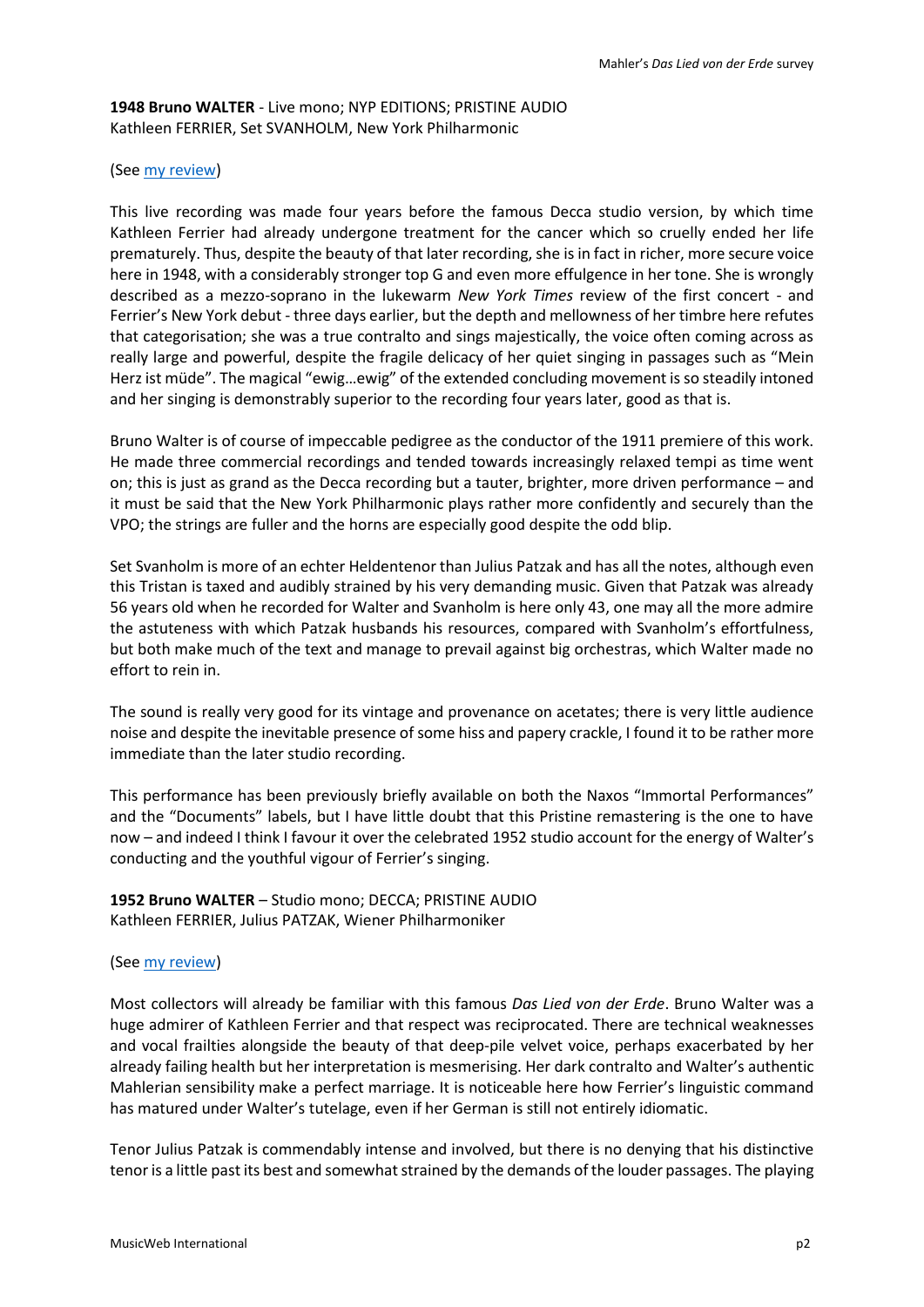of the VPO is wonderfully warm and impassioned. This remains a classic account and every lover of these elegiac songs should know it.

However, this is now best heard not in Decca's remastering but in Pristine's usual splendid refurbishment.

**1956 Eduard van BEINUM** – Studio mono; EPIC; PRISTINE AUDIO Nan MERRIMAN, Ernst HAEFLIGER, Koninklijk Concertgebouworkest, Amsterdam

(Se[e my review\)](http://www.musicweb-international.com/classrev/2017/Aug/Mahler_Beinum_PASC498.htm)

Nan Merriman is partnered here by the distinguished Swiss tenor Ernst Haefliger, who was a student of Julius Patzak and of course sang with Kathleen Ferrier in their famous 1952 studio recording under Bruno Walter. His secure, attractive voice rides the orchestral textures successfully, rather in the manner of Fritz Wunderlich, another ostensibly lighter voice with surprisingly heroic, penetrative qualities. You can hear that he is just about coping with the cruelly exposed and demandingly high tessitura of the "Ein Affe ist es!" passage, but cope he does. He also captures the lightness of *Von der Jugend* which often escapes the heavier tenors who tackle it.

Merriman will inevitably be compared with Ferrier, who also features in the equally recommendable live recording from 1948 with Swedish Heldentenor Set Svanholm, again conducted by Walter and previously released on Pristine (see my review above). Her lovely voice lacks something of the plangent richness of Ferrier's but she is fully up to the vocal demands of the score and invests the texts with great pathos. Of course, *Der Abschied* is the big test. Van Beinum certainly does not rush his singer, here or anywhere else in this cycle, but he follows Walter's lead in directing one of the swiftest accounts on record; only Ormandy is faster. The intensity and sonority of the orchestral playing from the Concertgebouw are mesmerising Merriman's fluttering vibrato might irritate some listeners but it is regular and controlled, and she can fine it away as necessary. The final four minutes are ecstatic, Merriman's rapt concentration aptly enhanced by the sweep of the strings.

The Pristine remastering is now by far the better option to buy.

**1959 Fritz REINER** – Studio stereo; RCA; SONY/BMG

Maureen FORRESTER, Richard LEWIS, Chicago Symphony Orchestra

The first thing that strikes you about this recording is the virtuosity of the orchestra and Reiner's ability to promote various strands of instrumental lines in turn so that details are constantly emerging through the luscious depth of sound. The exultant horns, snarling trumpets and flickering flutes in the opening song make you sit up and listen, yet they do not overwhelm Richard Lewis' voice. He manages to produce a surprising degree of heft for an essentially light and grainy tenor who specialised in Elgar, Mozart and Handel. He is both very expressive and sufficiently penetrating to negotiate the exceptionally demanding passages in these songs without sounding either strained or weedy - which cannot always be said for tenors in this killer music. He also succeeds in sounding both drunk and musical as *Der Trunkene* with some lovely fading diminuendi on a top A which suggest he is gently sliding to the floor.

In truth this recording is something of a sleeper. I postponed getting to know it, being already content with Kubelik, Klemperer, Tennstedt and Walter - but this is worthy to sit alongside them and sports possibly the best orchestral playing of all. Most reviewers seem, like me, despite one or two dissident voices, to be very content with the remastered sound which is extraordinary for 1959.

In many ways, Maureen Forrester's contralto is the closest in timbre and vibrancy to many people's first and ideal exponent of this music: Kathleen Ferrier. She doesn't quite have that beloved artist's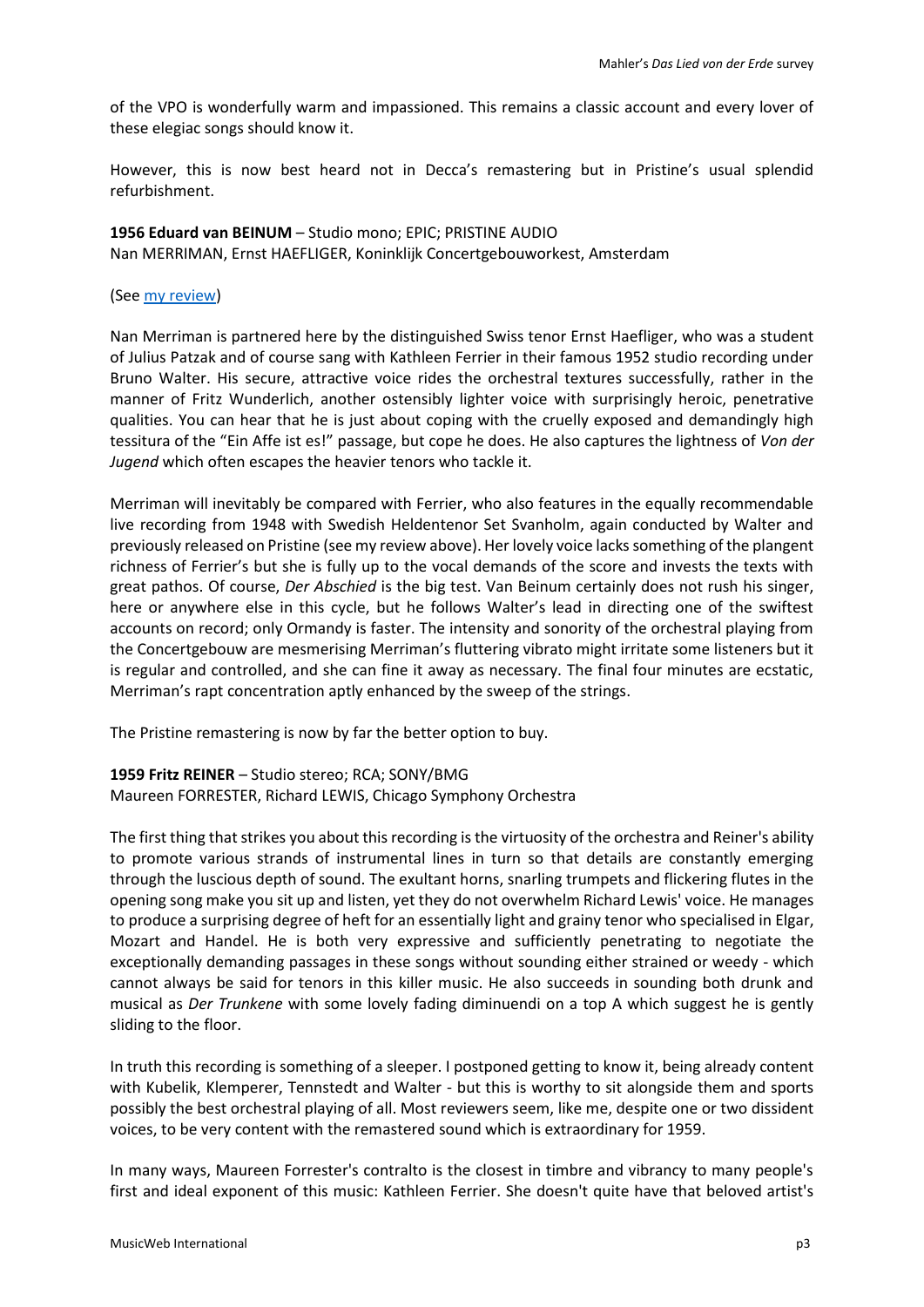refulgence in the lower register but there is the same, merest hint of mortal tremulousness in her tone which can be so moving. Her melancholy restraint in *Der Abschied* is very effective, especially as she very carefully gauges how she gradually expands her voice over the great arcing span of half an hour of music until she opens up in the final, ecstatic hymn before the rapt repetition of "Ewig". Her interpretation is not quite on the same level as that of Janet Baker who in all her versions achieves a kind of desolate, aching beauty that threatens to reduce Forrester's account to mere generalised pathos, but Reiner's accompaniment is so exquisitely detailed and shaded as to convince me that this is still a great performance.

The remastered Living Stereo SACD version has further enhanced this recording alive but it is indeed parsimonious of Sony/BMG not to provide texts. I have them in my other versions, but it's nonetheless irritating for a first-time collector not to have the crucial words. But oh, that orchestra!

## **1960 Bruno WALTER** – Studio stereo; SONY; PRISTINE AUDIO Mildred MILLER, Ernst HAEFLIGER, New York Philharmonic

Having recorded the classic account with the mortally ill Ferrier, Walter, like Mahler, was here conscious of his own heart defects when he recorded this which perhaps adds an extra intensity to his conducting. Certainly the playing and conducting are still sharp and incisive, even though Walter's tempi are more leisurely than in his previous recordings – but more pertinently, Haefliger's tenor, in comparison with his earlier recording for van Beinum, is here rather softer-grained and windier; he does not really have the heft and penetration required and his top notes are weak. Mildred Miller had a silvery, slightly tremulous mezzo-soprano which for me lacks the tonal depth and richness of the finest exponents of these songs; there is little of the sensuous or smoky about her voice, making me think she was more a soprano than a mezzo and I do not hear any great emotional involvement in her inflection of the text.

The stereo sound on Sony is harsh, narrow and somewhat hissy but my MWI colleague John Quinn has [reviewed](http://musicweb-international.com/classrev/2013/Sept13/Mahler_erde_paco094.html) both the Sony and Pristine remasterings of this recording and praised the latter's revitalisation of the sound while expressing reservations similar to mine about the lack of heroism in Haefliger's singing, some coolness in Miller's, and a diminution in the intensity of Walter's conducting. This recording has classic, cult status among some devotees but beyond the clarity of Walter's direction, its magic eludes me somewhat.

## **1963 Eugen JOCHUM** - Studio stereo; DG

Nan MERRIMAN, Ernst HAEFLIGER, Koninklijk Concertgebouworkest, Amsterdam

Interestingly, although I noted what I thought was a diminution in Haefliger's tenor when he sang *Das Lied* for Walter four years after his recording with van Beinum, here for Jochum he again sounds much richer, firmer and louder; perhaps he it was the recording quality or he was having an off-day in 1960 . He overcomes the fearsome demands of volume and tessitura in the opening song magnificently, with a minimum of strain, even if he hasn't quite the heroic timbre intrinsic to bigger voices. He reminds me most of Kmentt for Kubelik, in that he combines some of Wunderlich's lyricism – without, it must be said, his purity of tone - with considerable heft.

Similarly, while I have never been much impressed by anything Jochum conducted, I have to climb down and admit that he is terrific here – no hint of the Kapellmeister and the flexibility which in Bruckner for me translates as jerkiness is here wholly apt for Mahler. He is really driven in the fast, central passage of the third song – the Concertgebouw have to be very much on their toes - but alternately languorous, melancholy and affectionate as necessary. *Der Abschied* is dark and brooding – beautifully gauged over its long span.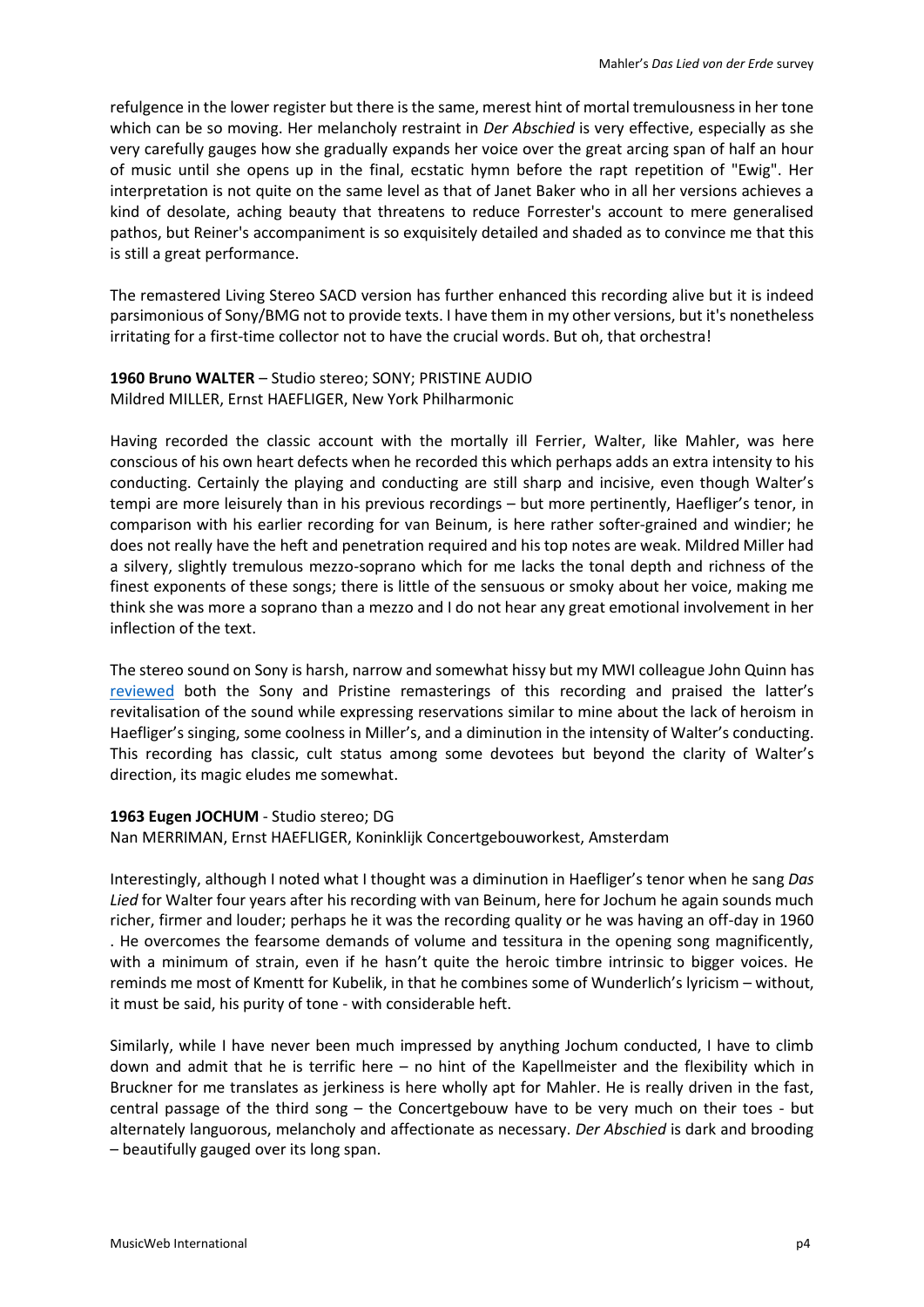Nan Merriman has a fast vibrato which can border on a flutter but often comes across merely as vibrancy. Even if she hasn't the deep, chocolatey tone of some favourite mezzos in this music, she is intense and concentrated, as she was seven years before under van Beinum, again partnered with Haefliger and the Concertgebouw. She darkens the colour of her mezzo accordingly for that last song, in sympathy with Jochum's profundity but her tremolo will be bothersome to some ears and she does not delve as acutely into the text as the greatest interpreters.

The soloists' performances here are very similar to that earlier recording but Haefliger is if anything more secure and I prefer Jochum's more varied and sensitive approach. Furthermore, the stereo sound here is far superior. This is still not my absolute top choice but remains a very satisfying account, the better sung, better conducted and better recorded of those two singers' recordings with the same great orchestra.

## **1964/6 Otto KLEMPERER** - Studio stereo; EMI

Christa LUDWIG, Fritz WUNDERLICH, Philharmonia/New Philharmonia Orchestra

I have it on good authority that despite my suspicions that the amplitude of his voice in this recording had been artificially boosted by the EMI engineers, he was in fact apparently able to be heard live above Mahlerian orchestration; no wonder that some have speculated that he could ultimately have sung much heavier roles. Be that as it may, even if he is placed well forward in the aural spectrum, there is no greater performance of the tenor part; Wunderlich's tenor is lithe, agile, powerful and always marked with that special note of plangency which flecks his voice. One could observe that *Von der Jugend* is taken a tad too steadily but that lends it a kind of ironically rueful mock-sententiousness and also allows us to savour the both the beauty of Wunderlich's phrasing and the sonorousness of the orchestral playing.

Ludwig rivals Janet Baker for richness of tone and depth of expression; she made a further two recordings for Bernstein and Karajan but is here found in the best voice of all. She is wonderfully free of voice in *Von der Schönheit*, dipping into her secure lower register then soaring both forcefully and delicately into the upper regions of her voice. The sheer amplitude of her voice in the ecstatic sections *Der Abschied* is thrilling, and its hushed steadiness at the close profoundly moving.

Klempereris always at his best in profound, melancholy music and although his progress is quite stately there is nothing stolid or "granitic" about it; ; the music flows naturally without affectation but passage after passage sounds newly minted and its progress is enlivened by much careful elucidation of orchestral detail and artfully crafted touches, such as the way Klemperer concludes *Der Abschied*, more with assurance than resignation.

The sound is still magnificent after fifty-five years as is the Philharmonia – an orchestra then replete with virtuosic instrumentalists. This is just as EMI have designated it: a "Great Performance of the Century" indeed.

## **1966 Eugene ORMANDY** - Studio stereo; SONY Lily CHOOKASIAN, Richard LEWIS, Philadelphia Orchestra

Despite his reputation amongst some critics for sleep-walking through some performances and churning out too many "mass-market" recordings, it is my impression that Ormandy's reputation continues to grow amongst collectors and I increasingly add his recordings to the number crowding my shelves. He had such a great orchestra that much of the time he had only to make sure everything went as it should – as it does here.

Not that Ormandy lacked imagination or talent, but his talent for absorbing and memorising scores was so great that he could seem facile in the fecundity of his output. He certainly had a special affinity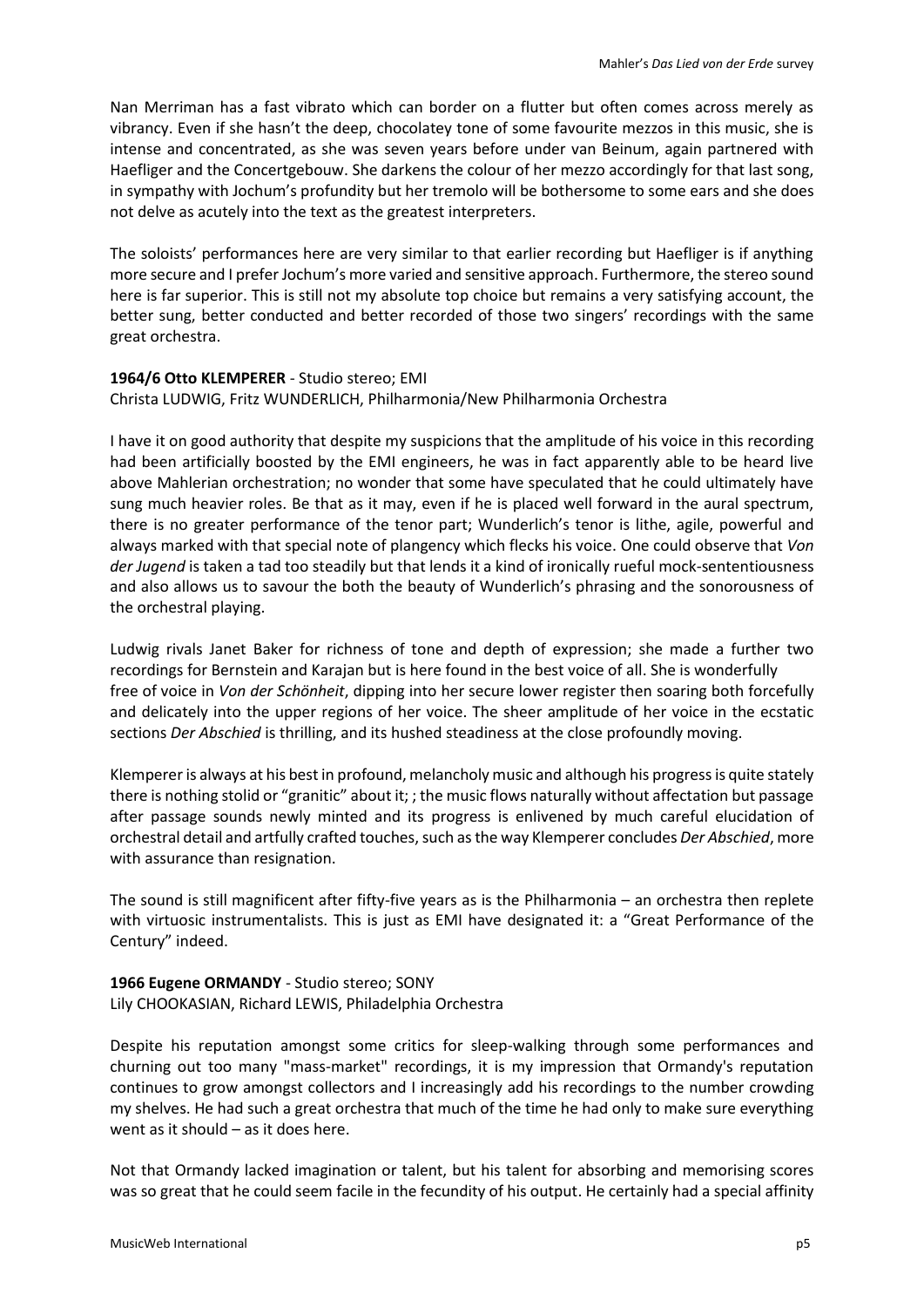for late Romantic music even though he was responsible for only a couple of great Mahler recordings, including the justly celebrated premiere recording of Derek Cooke's completed Tenth. This is another, wholly recommendable, bargain, on Sony Classics, recorded in 1966 and helpfully coupled with a lovely performance of the Rückert Lieder from the delectable Frederica von Stade made in 1978, when she was in freshest voice.

There is an obvious comparison to be made with Reiner's recording made seven years earlier and also with Richard Lewis, whose light yet penetrating tenor proved to be remarkably and rather unpredictably successful in encompassing the disparate demands of his three songs. The Philadelphia was always a superb Mahler orchestra, able to draw upon a glittering array of instrumental colours and really play as one under Ormandy's flexible and subtle direction. he is rather more delicate than Reiner and although the sound might not be as immediate as the "Living Stereo" re-mastering, it more than suffices. Lili Chookasian seems to be unjustly forgotten these days but she had an important career as a result of possessing a rich, even contralto very reminiscent of equally eminent singers such as Helen Watts and Maureen Forrester (who sang for Reiner). She is not perhaps the most expressive of singers, tending to sing the text straight through without any particular inflectional acuity but simply having a beautiful voice is no disadvantage. Furthermore, she has no trouble declaiming forcefully and audibly the awkward lower-register passage in *Von der Schönheit* which presents other singers with difficulties. As ever, Ormandy's gifts as an accompanist mean that both singers are ideally supported and the orchestral playing is vivid energised.

As is often the case with Ormandy, this might not be the last word in individuality but it is thoroughly enjoyable.

#### **1970 Rafael KUBELIK** – Live stereo; AUDITE

Janet BAKER, Waldemar KMENTT, Symphonie-Orchester des Bayerischen Rundfunks

Many consider this the finest example of Janet Baker's art ever committed to disc and I'm not sure that I would argue with that verdict: everything she does is miraculously judged and controlled, her mezza voce is meltingly beautiful, the voice opens up thrillingly when required and she inflects the text with her usual sensitivity. By all accounts and in combination with my own listening experience, this is certainly the finest of her several recordings of this work, even without the benefit of re-takes, this being a wondrous live performance of extraordinary intensity. Combine her artistry with the subtlety of that great Mahlerian Rafael Kubelik and you are bound to have a winner, particularly as the playing of the Bayerischen Rundfunks is miraculous: they sing out as one great voice with beautiful tuning, responding with unfailing subtlety to Kubelik's gradations and nuances. I have rarely heard a more rapt conclusion to that magical final movement - and the audience is virtually silent throughout.

While I might have hoped for and even expected this level of achievement from two such distinguished artists, the pleasant surprise for me is the performance of Waldemar Kmentt. I knew him to be an accomplished tenor but had not realised how suited was his voice to this music. Any strain is within the tolerance you would permit for such demanding songs and he makes the most of the resonance of his light, bright sound - whereas, as much as I love the Klemperer recording, Fritz Wunderlich must surely have had a little help from the recording engineers to ensure that his voice prevailed over the denser moments of Mahler's orchestration (see above in the Klemperer review for a brief discussion of that question). Anyway, Kmentt is clearly able to do this live and in one take.

So this goes to the top of my favourite accounts, alongside Klemperer and Walter (although I care less for the latter's tenor, Julius Patzak). Fans of both Baker and Kubelik must not hesitate; this is a wonderful recording, in excellent sound given its age and provenance.

**1972 Jascha HORENSTEIN** – Live stereo; BBC Legends Alfreda HODGSON, John MITCHINSON, BBC Northern Symphony Orchestra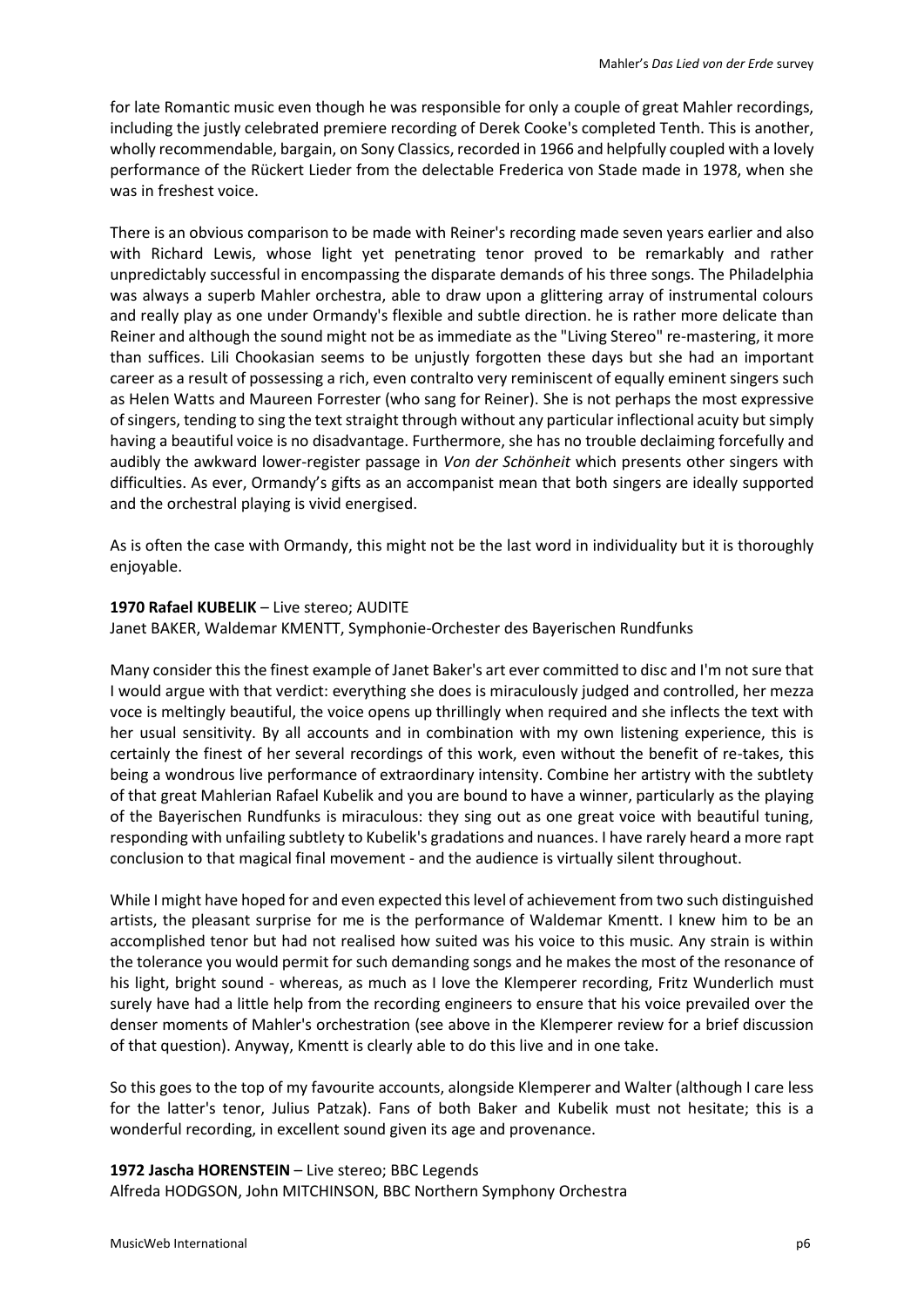This recording took me by surprise; from the first hearing, I really liked it. There is something tremendously intense, measured and detailed about Horenstein's direction of this music and you can hear a kind of freshness and dedication in what should not sound like a first rank symphony orchestra but in fact the BBC Northern plays out of its skin for him. He tells us in the three-minute spoken bonus track that he was given plenty of rehearsal and it shows: nothing is rushed or approximate and some of the playing puts finer orchestras to shame. I especially like the tongued flute trills and the weight of Horenstein's phrasing in the strings; furthermore, he has two soloist singers on top form: Heldentenor John Mitchinson providing unwavering heft of tone where it's needed, undaunted by the murderous tessitura of the opening song but also refining his sound to provide passages of delicacy and out-singing more celebrated exponents of this music such as Kollo or James King.

Alfreda Hodgson demonstrates while she was always spoken of in the same breath as Janet Baker: she has the rich alto tones and the sometimes gleaming, sometimes floated mezzo top, plus a beauty of sound which is like a felicitous amalgam of Baker and Yvonne Minton to put her in the same league as those great artists.

Despite the deliberateness of Horenstein's tempi, maters never drag and the spaciousness of his beat permits his singers to articulate and accentuate nuances of text which permits the listener to hear it afresh. The recorded sound is very naturalistic and spacious, avoiding the over-miking which makes some recordings sound overtly over-engineered. There is such intensity and musicianship in this account that I can understand this being some people's first recommendation, even over more famous recordings by Kubelik, Klemperer and Karajan. Nothing is ever rushed or perfunctory and the final *Der Abschied* movement gains cumulative power being performed in such a lovingly measured manner.

The conducting cannot be faulted and if it were not for the existence of recordings with even better sound and soloists – excellent though they are here – this could easily be a prime recommendation.

We have it on excellent authority from Misha Horenstein, cousin of the conductor, that this recording is "live" only in the sense that the songs were recorded one at a time, complete and in the correct order, without retakes, but there was no audience present

**1972 Sir Georg SOLTI** – Studio stereo; DECCA Yvonne MINTON, René KOLLO, Chicago Symphony Orchestra

# (See <u>my review</u>)

This recording fields an impressive team of performers. Kollo made admired recordings of the same music with both Karajan and Bernstein in the 70s; his voice was never the most tonally ingratiating, tending to grittiness, but he is more youthful here, with the heft and stamina to encompass the fearsome demands of his allotted songs but also capable of softening and attenuating his Heldentenor sound without crooning. His vocal strength makes him an especially successful interpreter of the Drunkard's song, where many a tenor falters.

Minton's mezzo-soprano was always one to caress the ear: the combination of her flickering vibrato, velvety timbre and innate musicality makes her an ideal Mahler interpreter. She often sings gently but always has reserves of power, as in the crescendo on "willst du nie mehr scheinen" in her first song. She freely admitted to having used the famous recording by Kathleen Ferrier and Bruno Walter as her model when learning *Das Lied von der Erde* but her reading is less autumnal and more robust than Ferrier's, matching Solti's more direct approach. She herself is restrained in her use of the text, never resorting to too declamatory a style; in *Der Abschied*, for example, she rather sustains such a beautiful legato and a stream of refined tone to achieve exactly the kind of mesmeric intensity this dream-like song requires. Her concluding "Ewig, ewig" is as steady and poised as one could wish. Solti was always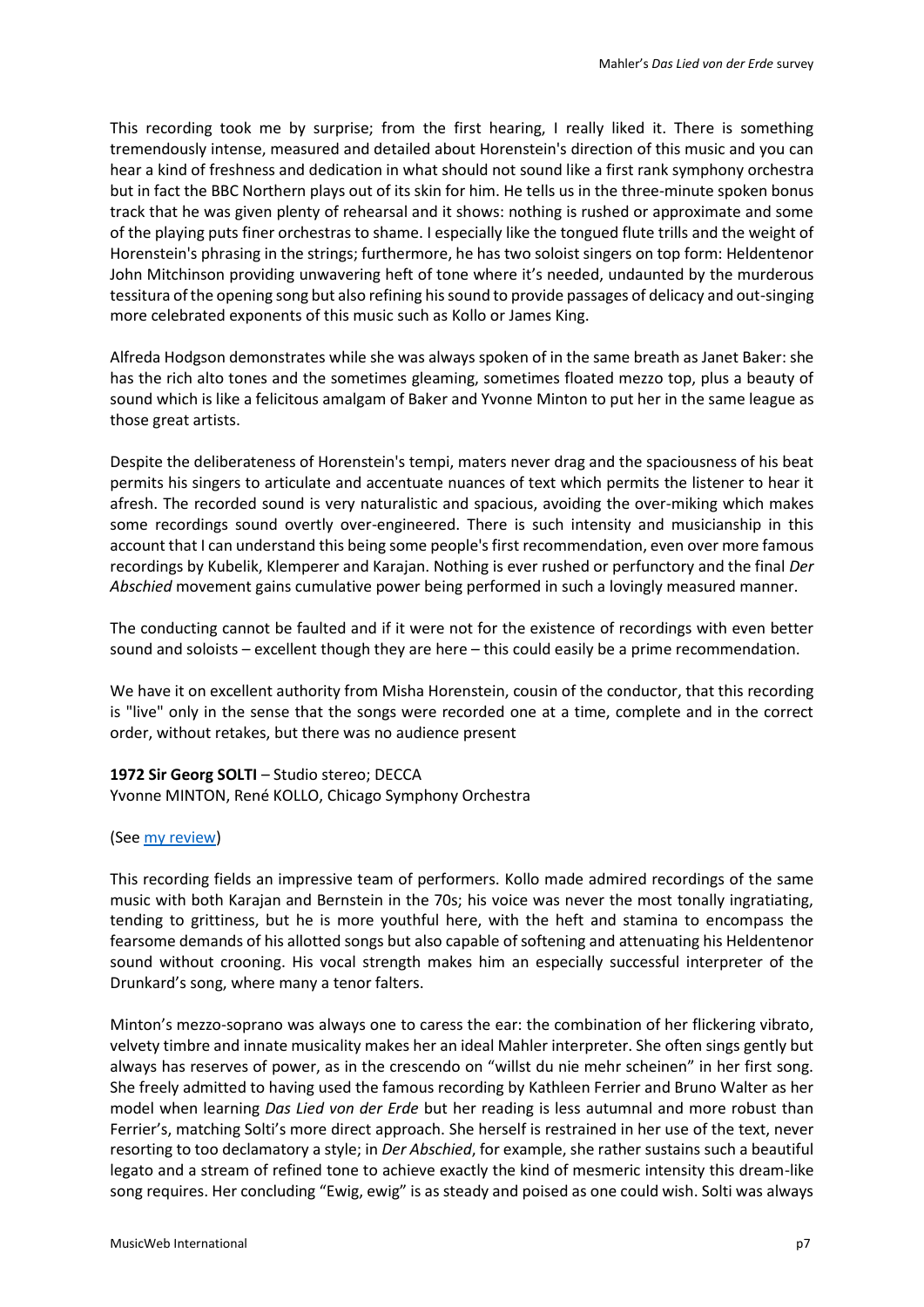the most considerate of accompanists to singers and the rapport between him, Minton and the orchestra is effortless.

Solti-bashing became an habitual pastime for some critics as his career advanced; the accusation was always that he was brash, crude and rushed. Certainly both the recorded and orchestral sound here is bright and his approach seems brisker than Karajan, for example – although their timings for the last great song are virtually identical. He gives the Chicago brass their head and doesn't linger unnecessarily, but he is in fact considerably more leisurely than Walter in both his studio and live recordings with Ferrier and several celebrated interpreters of this remarkable song cycle. The orchestral interlude half way through *Der Abschied* in particular is characterised by some lovely playing from individual instrumental contributors.

**1972 Leonard BERNSTEIN** – Live composite stereo; Sony; DG Christa LUDWIG, René KOLLO, Israel Philharmonic Orchestra

The occasional faint cough and extraneous noise betray the fact that this recording is a composite made from three live performances, so evidently the best sections were spliced together. The rather thin, dry recorded sound here perhaps exacerbates the rather thin, scrappy sound of the Israel Philharmonic Orchestra. Bernstein exhorts them via audible grunts and growls to play with some exuberance but there is no disguising that the woodwind solos are a bit sour and tonal string homogeneity is not as impressive as the BPO or the LSO. On the other hand, the double bass passage exactly half way through the movement, fifteen minutes in, is dark, menacing and chilling in its melancholy utterance.

There are compensations in that the clarity of sound reveals the details of Bernstein's interpretation. He is unafraid to employ overt rubato and swift, emphatic rhythmic changes without trespassing too far into mannerism or self-consciousness and as a result the music is lent real impact. Both Ludwig and Kollo made three recordings of this work and are here in finest voice, although Kollo is never ideal in that there is always some harshness in his tone but he negotiates the music adeptly enough with sufficient penetration. Once again, Ludwig'ssinging in the finale is mesmerising, abetted by the special intensity Bernstein brings to the performance, referred to above.

The provision of a quadrilingual libretto is welcome and it is good to hear Bernstein's expressive way with this music; after all, he was one of the great Mahler conductors. Only the fact that you can have superior recorded sound and hear both soloists elsewhere with better bands makes this somewhat less desirable than other recordings.

## **1973/4 Herbert von KARAJAN** – Live stereo; DG

Christa LUDWIG, René KOLLO, Berliner Philharmoniker

I am happy to admit to a change of heart over this recording. Despite my appreciation for the sensuous beauty of the BPO under Karajan's infinitely varied and sensitive conducting I had always previously been repelled by the clumsiness of Kollo's tenor - but I have to admit that his heft and commitment carry the day. He was never a subtle artist and his voice is frankly crude at times but the wobble is under control and he has the heft to sound brash and tipsy in the first horrendously demanding song.

If you want refinement, Christa Ludwig provides it again as she did for Klemperer. She sings with the golden warmth of tone to rival Janet Baker and lovely diction, of course. Sure, Kollo's no Wunderlich or, for that matter Kmentt for Kubelik in the wonderful recording with Baker - but he is distinctly preferable to King for Haitink and sundry others because he can hit the notes with less strain.

There are many recommendable versions of this extraordinary song cycle but none where the orchestra plays more alluringly or with a greater range of colour and few with such successful soloists.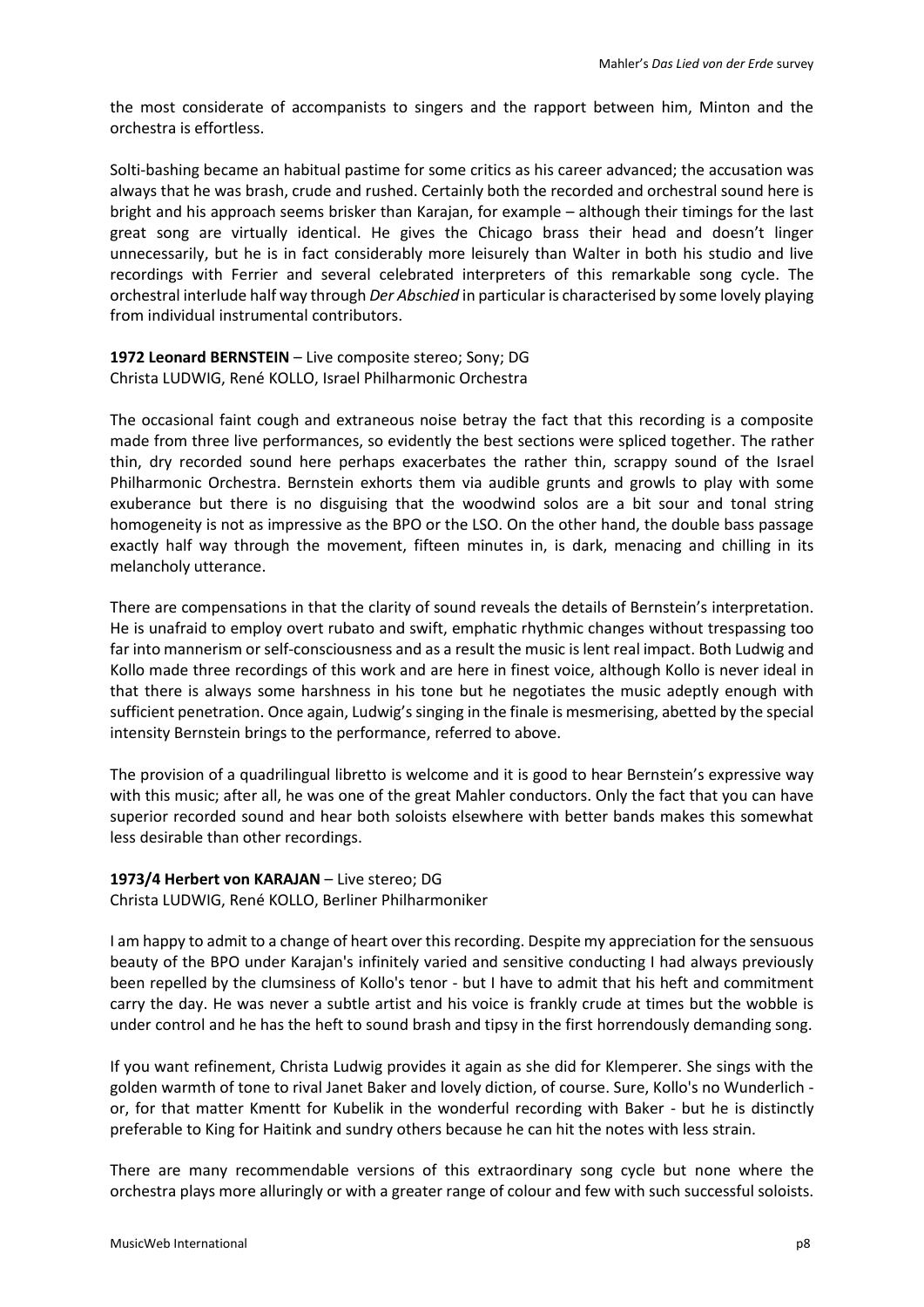You can in any case argue that the differentiation in style and subject matter across the songs splits them very neatly and clearly into the soulful, contemplative category sung by the mezzo and the more rumbustious type given to the tenor; as such, the two voices here are wholly suited to their respective tasks by timbre and natural Fach. In addition, Kollo manages to lighten his manner for the gentlest of his three, *Von der Jugend*, although he comes perilously close to crooning.

Some collectors find themselves unable to stop amassing versions of this work and it's true that the range of its interpretative possibilities is fascinating. If you wanted only one account, you could do much worse than this. However, see, too, Karajan's live recording, below…

## **1974 Alexander GIBSON** – Studio stereo; CLASSICS for PLEASURE Alfreda HODGSON, John MITCHINSON, Scottish National Orchestra

This is the same pairing of soloists who impress in the live Horenstein recording four years earlier, exhibiting the same virtues but in better sound as this was a studio recording. The conducting is as good, too; Gibson was always under-rated, his reputation outside of the British Isles perhaps suffering from his dying relatively young for a conductor at 68 and spending so much time and effort in Scotland, but he matches Horenstein for élan. His intendancy as the longest serving principal conductor of the (Royal) Scottish National Orchestra permitted him to train and refine them into becoming a great international band.

Mitchinson is if anything better here than for Horenstein and certainly superior to his performance for Leppard three years later. He can encompass both the lightness and heft demanded of the tenor in his emotionally wide-ranging songs and evinces no strain in the most demanding passages.

The top half of Hodgson's voice has a slightly lighter, purer tone than some of the warmer, darkervoiced singers here in this survey but she was a true contralto, steady, with seamless legato, and the bottom of her voice is firm and satisfying. She is not quite as distinctive tonally or verbally acute as Baker or Ludwig but she makes such a beautiful sound is certainly not inexpressive. She sings *Der Abschied* with dreamy, rapt concentration and complete control.

This is the recording to have if you want those two artists and no compromise needs to be made in any other aspect.

## **1975 Bernard HAITINK** - Studio stereo; PHILIPS

Janet BAKER, James KING, Koninklijk Concertgebouworkest, Amsterdam

I concede that, as has long been acknowledged, this is a great recording in terms of singing, conducting and orchestral playing but would balance that by making the following points: first, as good as Janet Baker is here, she is even better in her live recording for Kubelik five years earlier when she was in marginally fresher voice; secondly, Kmentt for Kubelik copes more easily with the diverse demands of the tenor role than the stressed James King, who wasn't in best voice for Haitink here; finally, Kubelik is surely as subtle and skilled as Haitink and he also had an orchestra in the Bavarian Rundfunk on finest form; they do not yield to the Royal Concertgebouw Orchestra for virtuosity.

Hence, if I want to hear Baker in one of her finest roles, I prefer that Kubelik to this Haitink recording, celebrated and oft-recommended though this is.

**1975 Rudolf KEMPE** – Live stereo; BBC Legends Janet BAKER, Ludovic SPIESS, BBC Symphony Orchestra

Janet Baker was rightly ubiquitous in this piece through the 70's and is here teamed with a great conductor and a tenor who sang this in concert for Karajan, too. Unfortunately, both soloists are set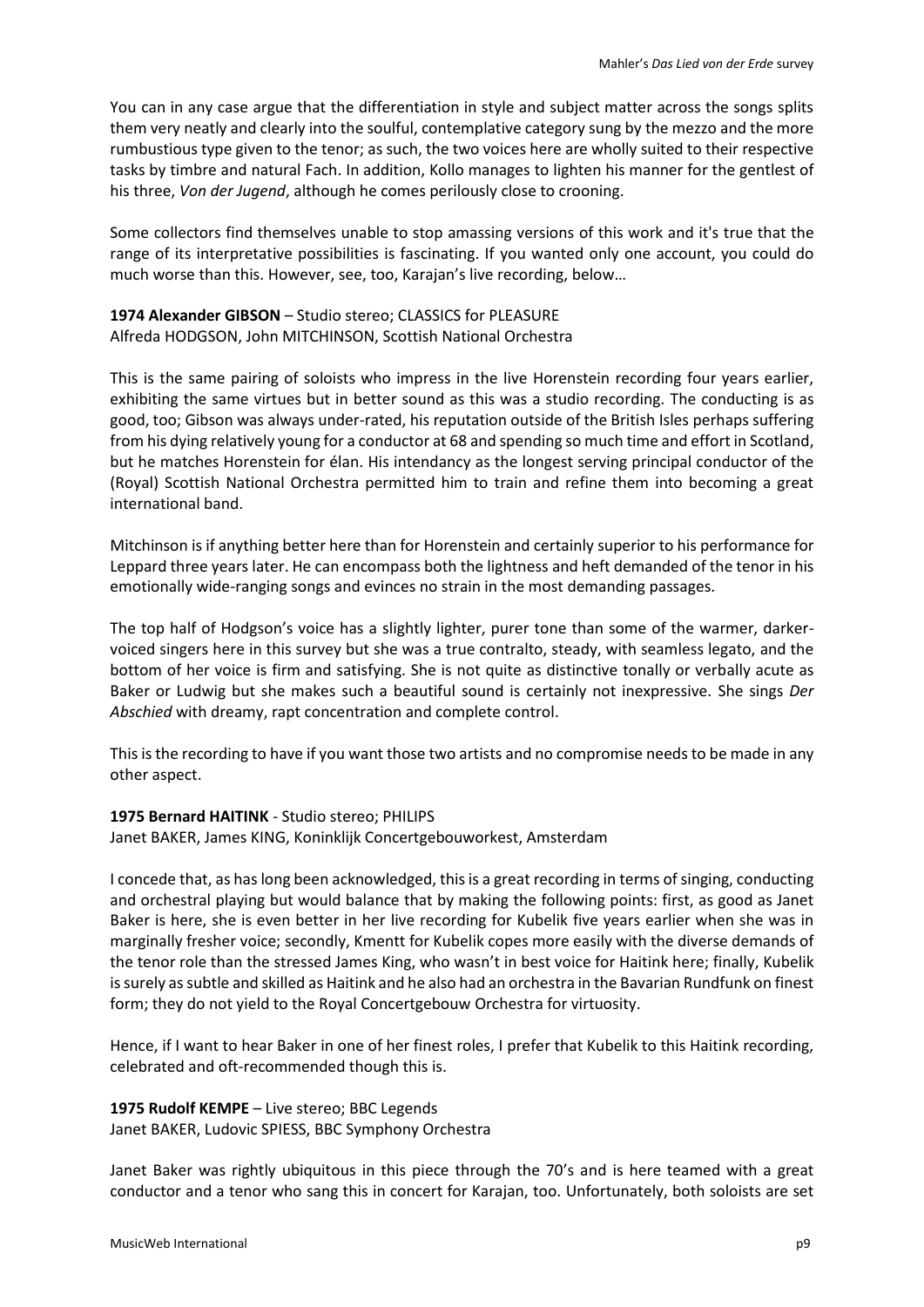so far back in the aural perspective that it sounds like more like an excellent orchestral concert with singers in the background. The horns dominate and the sound is hissy, blaring and indistinct with some prominent audience coughing; there are live recordings from the same era of considerably superior technical quality. Spiess is clearly up to the demands but he is a bit strenuous, injecting sobs and bleats, his vibrato is rather pronounced and he occasionally sings a bit flat. This is a pity, as of course Kempe was a great conductor whose direction is elegant, pointed and sensitive but a lot of his nuanced colouring gets lost in the muddy sound. Janet Baker is as fine as ever;, but the recording puts some glare on her mezzo and of her four recordings reviewed here this is the least desirable; go to either of the other two live recordings with Kubelik or Leppard for better sound and superior tenor partners unless you are a Kempe completist.

## **1977 Raymond LEPPARD** – Live stereo; IMP/BBC Radio Classics Janet BAKER, John MITCHINSON, BBC Northern Symphony Orchestra

Tony Duggan is effusive about this recording in his own survey (see the end of my introduction above). I largely agree but have one or two slightly more pronounced reservations.

First, who would have thought that Raymond Leppard would emerge as a convincing Mahler conductor? However, he does; this is a really energised, dramatic live performance; the horns and clarinets of the BBC Northern SO set out their stall with some magnificent playing right from the start in *Der Trinklied* and there is no lack of grunt n the bass section. Leppard is bright, flexible, happy to give the orchestra a vocal quality in terms of rhythm and colour which means they provide especially happy accompaniment to the excellent soloists. A particularly impressive example of that sensitivity is apparent in their shadowing of Janet Baker in the third song, which is as sparkling and joyful as any under review here. However, he decidedly misses the requisite gravitas and melancholy in the orchestral introduction to *Der Abschied*, which is too perfunctory by half, but Janet Baker soon helps reset the mood to profound and ethereal. The six-minute-long orchestral prelude to the fourth verse section beginning "Er stieg vom Pferd" is impressively dark and weighty.

John Mitchinson, in the third of his recordings featured in this survey, is again a dark, strong-voiced soloist, projecting his words vividly and coping admirably with a tessitura set high for a Heldentenor; I only wish his vibrato were less prominent under stress and sometimes his timbre turns too nasal to give much pleasure – especially, for example, in *Von der Jugend*.

This is also the third of three great recordings here by the supreme exponent of these songs, Janet Baker. As with Mitchinson and Leppard and with Kubelik in the recordings above, the extra atmosphere a live recording provides galvanises her into singing with extra intensity and expressivity – but also a bit of glare in her tone which I don't hear in that Kubelik recording.

The sound is decent analogue, a bit harsh and hissy and punctuated by some coughs inevitable in a live recording – but at least they quieten down as the audience falls under Baker's spell as she and Leppard hymn their way inexorably towards the concluding mantra "Ewig". I continue to prefer marginally the live Kubelik recording for its greater consistency but this still affords enormous pleasure.

## **1978 Herbert von KARAJAN** – Live stereo; FACHMANN; SARDANA Agnes BALTSA, Hermann WINKLER, Berliner Philharmoniker

This was the Mahler work Karajan most frequently performed. The frequent accusation is that he prized beauty of sound over profundity of expression but this live account could hardly more pointed, animated and even aggressive in the rumbustious passages – considerably more so than Karajan's studio account four years earlier and all the better for it. A second pleasant surprise is the tenor Hermann Winkler, a true Heldentenor who enjoyed a prominent international career but is not well known even by aficionados as he didn't record that much. He made a point of singing lyric parts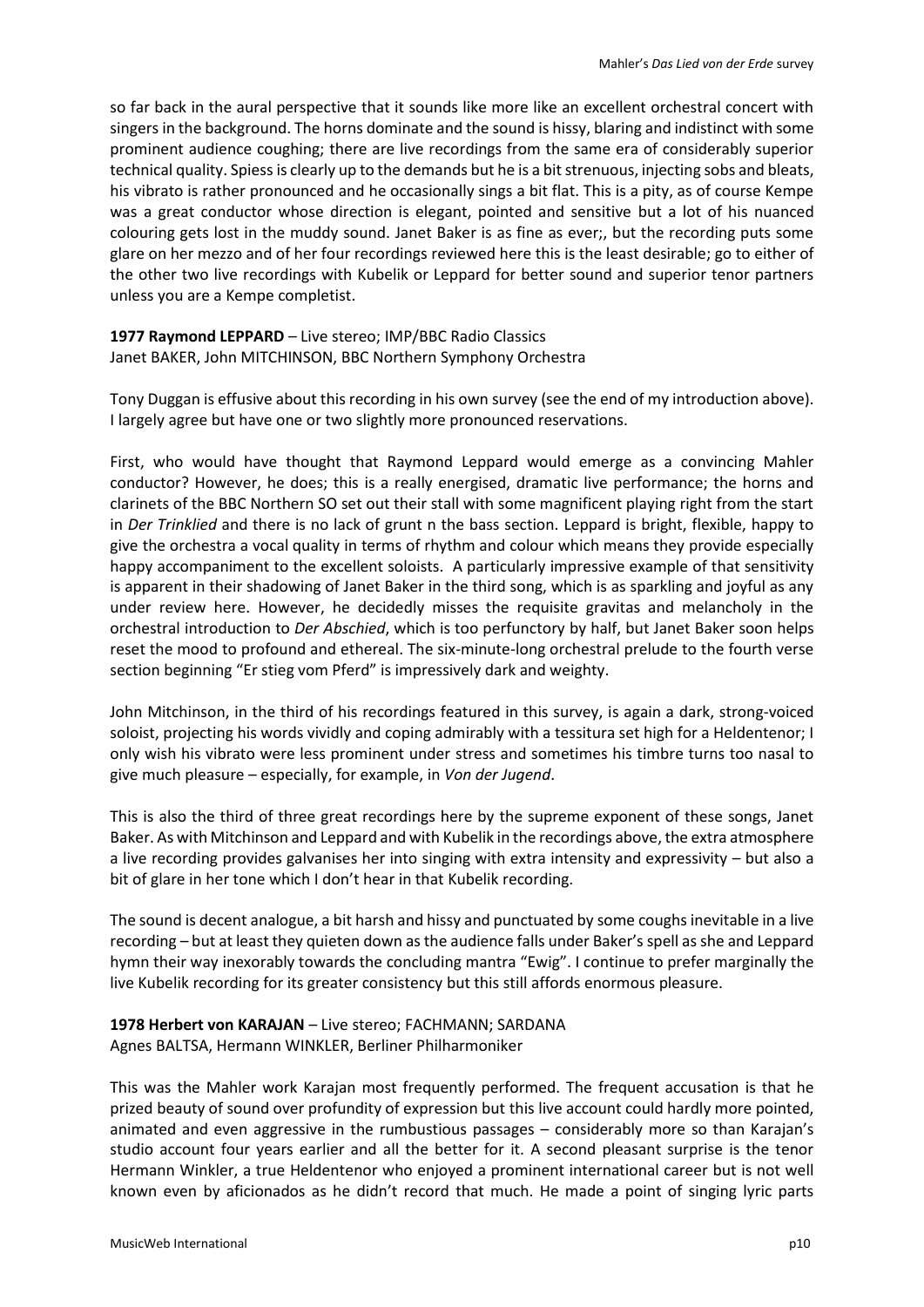alongside Richard Strauss and Wagner roles such as Parsifal and Lohengrin, so he has the agility and lightness – rather like Wunderlich – to make a pleasing job of *Von der Jugend* without "tearing a passion to tatters".

Agnes Baltsa needs no introduction and is in best voice here: vibrant, expressive and trenchant. She may be heard in Tennstedt's studio recording but she is if anything finer here and more rapt and "inward"; in fact, everyone involved seems inspired by singing live. Her beautiful voice floats along on the surging, swelling wave provided by the BPO and the final few minutes are as ecstatic and ethereal as any recording in the catalogue.

Recorded in the Berlin Philharmonie, the sound here is a bit brittle and hissy but very immediate; audience noise is minimal – they are virtually silent throughout *Der Abschied*, apart from a few minor coughs, which matters if concentration is not to be disturbed.

This is something of a surprise and a sleeper – and I prefer it to Karajan's studio recording. The main problem is that it's not readily available on any major label. However, you can listen to it o[n Youtube.](https://www.youtube.com/watch?v=aoKv0VZLkUU)

## **1981 Colin DAVIS** – Studio digital; PHILIPS

## Jessye NORMAN, Jon VICKERS, London Symphony Orchestra

Before I encountered this recording, I had read uncomplimentary comments regarding the performers' lack of involvement here and their unsuitability to the repertoire. I can only assume these proceed from things like a lack of taste for Vickers' idiosyncratic and inimitable Heldentenor; to my ears he is still close to his best, even if this is somewhat later in his career: powerful, intense and certainly involved. He always was rough-toned and hard-edged and his tenor turns nasal for emphasis but that adds fervour to his singing and he occasionally employs that mesmeric "Tristan" half-voice, as when the drunkard talks to the bird. He is rather similar in manner to his contemporary James King on the famous Haitink recording but is somewhat less strained; I find him preferable.

Norman is oddly cool and restrained and the charge of lack of involvement is more applicable here; she often makes little of the words despite her good German, but she sings beautifully and she has the low notes, despite not being a true mezzo-soprano (let alone a contralto). Her voice swells appropriately on the word "schwellen" in *Der Abschied* and we catch a glimpse of the reserves of power always there but seldom unleashed. The final mantra is suffused with the golden glow of the orchestral playing and her warm, steady timbre. Davis' conducting is often light, and transparent but not without heft when required, and he has at his command a fine orchestra whose solo instruments are very expressive. I have never had him pegged as a Mahler conductor but think he does a fine job here.

This was a very pleasant surprise.

## **1982/84 Klaus TENNSTEDT** - Studio digital; EMI

## Agnes BALTSA, Klaus KÖNIG, London Philharmonic Orchestra

This was another surprise to me; I had not previously heard it before [my 2011 review](http://www.musicweb-international.com/classrev/2011/Aug11/Mahler_Tennstedt_0944932.htm) and rather assumed it to be inferior to the established classic versions, but this is not the case. Tennstedt called the London Philharmonic Orchestra "the best orchestra for Mahler in the world" and when listening to certain passages, such as those featuring the flutes and oboes in the *Der Abschied*, I can only concur; there is a great deal of wonderful solo artistry, especially from the woodwind and horns, and invariably a gorgeous sheen on the sound of the orchestra as a whole.

Klaus König has been judged by some to be the weakness in the set but I find him to be in very good voice: heroic if slightly throaty of tone but with plenty of heft and ringing top notes. Any slight strain is hardly inappropriate in such demanding music. Agnes Baltsa's smoky, vibrant mezzo is not really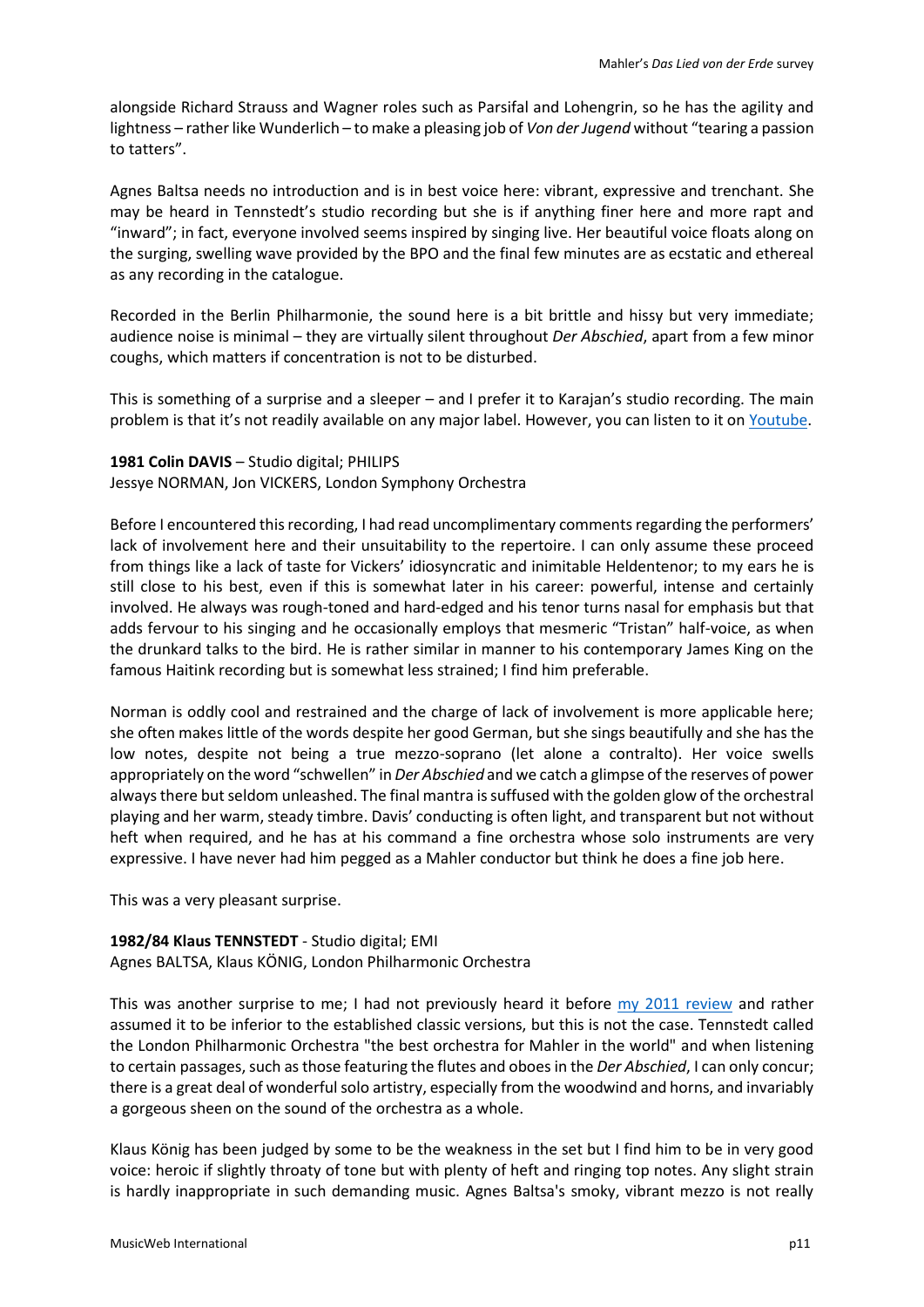inward and other-worldly enough in comparison to her earlier live recording with Karajan or the poise of Janet Baker and Christa Ludwig who have more nobility of timbre than Baltsa's more earthy sound but her more overt melancholy works in the longest *Der Abschied* on record; she floats some beautiful top G's and her repeated "ewig" as she fades away is hypnotic. Tennstedt's phrase-shaping is immaculate; his ability to sustain the requisite tension is enormously helped by the lustrous playing of the LPO, whose shimmering strings allow him to bridge the long, drawn-out lines.

#### **1984 Carlo Maria GIULINI** - Studio digital; DG

Brigitte FASSBAENDER, Francisco ARAIZA, Berliner Philharmoniker

My usual gripe with any performance of this work is often with the tenor and so it proves here. It is hard to find one who can encompass both the jaunty lyricism of *Von der Jugend* and yet also cope with the cruel tessitura and declamatory heft required for *Das Trinklied*. While I have never much enjoyed Araiza's reedy tone, many consider him to have been one of the best tenors to have essayed these songs. I still don't much warm to his basic sound which I hear as constricted in the same mode as Schreier, but his performance is artistically and technically very satisfying, if only within the limitations of his voice as I hear them – and he is still overwhelmed by the orchestra in the first song during the "Ein Aff' ist's!" episode.

On the other hand, I have always responded to Fassbaender's tangy, expressive mezzo despite its occasional looseness of vibrato. She has delicacy but also great intensity in her lower register - and it is a joy to hear two singers declaim the German text so tellingly; this was always one of her greatest strengths and Araiza's German is excellent. The valedictory *Der Abschied* is haunting and melancholy, building to a suitably otherworldly climax, the repeated "Ewig" both gorgeously played and sung.

Giulini seems to find the exactly the right tempo for each song and of course it is such an advantage to have the greatest Mahler orchestra playing with such energy and range of colours. Their wistful, gawky lyricism at the end of *Von der Schönheit* is a delight.

## **1987 Carlo Maria GIULINI** – Live digital; ORFEO

Brigitte FASSBAENDER, Francisco ARAIZA, Wiener Philharmoniker

My response to Araiza's tenor is detailed in the review immediately above, so I won't elaborate but it is in fact the case that his voice sounds stronger and more robust here than in both of his earlier two versions with Giulini; he sings out more here and is surprisingly more audible than in the studio recording. Fassbaender is again typically intense and still in finest form in 1987. The virtues of this and the commercial recording are, hardly surprisingly, virtually identical and the advantages and disadvantages here over the above with the same forces are typical of live versus studio accounts. The extra tension and excitement inherent here in the live performance are apparent but we must also endure the conductor's moans and grunts punctuating the rhythms. However, they are not in the late Colin Davis league of distraction and audience noise is very limited; the sound is otherwise superb: warm, detailed and full.

If you want these artists, I think this live performance is marginally preferable but there's not much in it. Personally, I still want a more heroic, pharyngeally resonant tenor.

## **1991 Daniel BARENBOIM** – Live digital; ERATO

Waltraud MEIER, Siegfried JERUSALEM, Chicago Symphony Orchestra

Barenboim makes the most of a great orchestra, grunting and groaning as he exhorts them to provide conducting an alert, powerful account with singing strings and gleaming brass, although occasionally he does seem to be pulling the music about too much.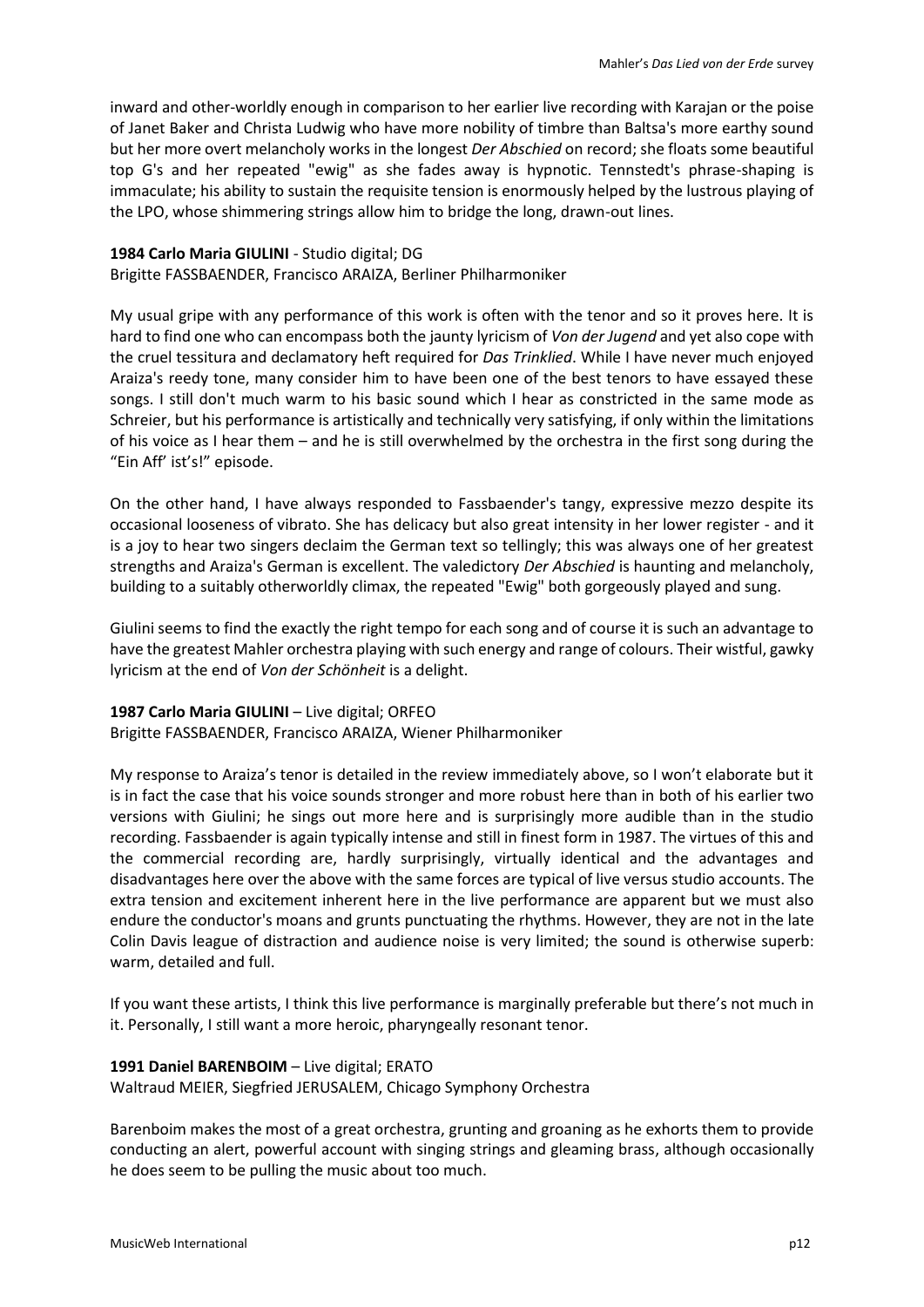My main reservations are over the soloists. Jerusalem is very competent but I do not find his cloudy tenor very exciting or distinctive; there is a lack of bite and resonance in his top notes and he is somewhat overshadowed at climaxes by those Chicago brass. Waltraud Meier's hooty, somewhat blowsy timbre just sounds wrong to me for this music – too bright and soprano-biased - so the centre of her voice is not apt for its tessitura and the lower-lying passages don't carry enough weight. Her intonation is suspect and neither soloist inflects the texts with the same insight and pathos as their best rivals.

The live sound isn't very rich or present, rather casting a veil over proceedings. My MWI colleague Simon Thompson presented his own reasons for not especially warming to this recording i[n his review](http://www.musicweb-international.com/classrev/2009/sept09/Mahler_Das_Lied_2564689747.htm) back in 2009. We can do better than this, especially given how many highly recommendable versions are on the market.

## **1993 Philippe HERREWEGHE** - Studio digital; HARMONIA MUNDI Birgit REMMERT, Hans Peter BLOCHWITZ, Ensemble Musique Oblique

While I certainly endorse previous reviewers' observations that the reduced orchestration of this arrangement permits the listener to savour the subtle textures of the music, I feel the need to temper their enthusiasm by pointing out that the grander moments are decidedly diminished by the smaller scale of the sound. This is, after all, profoundly melancholy music which rages against life's disappointments and vicissitudes and is given to futile, despaired outbursts of resistance; a full orchestra underpins that desperation more emphatically than a dozen musicians accompanied by piano and harmonium.

Furthermore, I cannot agree that Hans Peter Blochwitz is precisely the kind of tenor Mahler would have heard in Vienna in the 1900's and envisaged performing this sung symphony. Blochwitz has a pronounced vibrato and a rather bleaty production; his small voice is drowned out even by a chamber orchestra in the first song at "eine wildgespenstische Gestalt - Ein Aff ist's!" and he frequently resorts to a kind of weedy, mixed-falsetto crooning when something more robust is required.

Birgit Rennert is a different case altogether; her rich, vibrant alto does justice to the long lines, filling them with solid tone and shading back to a mezza-voce without losing tonal centre.

I do like the pungent woodwind interjections, the immediacy of the fluttering flutes and the gutsy rawness of the bassoon's commentary. This arrangement makes you listen afresh and although the big moments are somewhat muted, the plaintiveness of existence is soulfully underlined by the succession of individual instrumental voices each reflecting on our sad lot. It is also true that the judicious addition of percussion effects lends both real weight and a disturbing eeriness to that last, desolate farewell. Rennert is superb here without erasing memories of the most famous exponents like Janet Baker and Christa Ludwig; she expands magnificently in the last, soaring section and the repetitions of "ewig" are aptly haunting.

Herreweghe continues to surprise and delight me by his common sense and good taste in applying HIP principles to Romantic music; he always understands the spirit of the music he is conducting and remains faithful to its essence.

I value this as a thought-provoking addition to the large discography of this piece; I only wish a more robust tenor had been chosen.

## **1996 Dietrich FISCHER-DIESKAU** - Live digital; ORFEO Yvi JÄNICKE, Christian ELSNER, Radio-Sinfonieorchester Stuttgart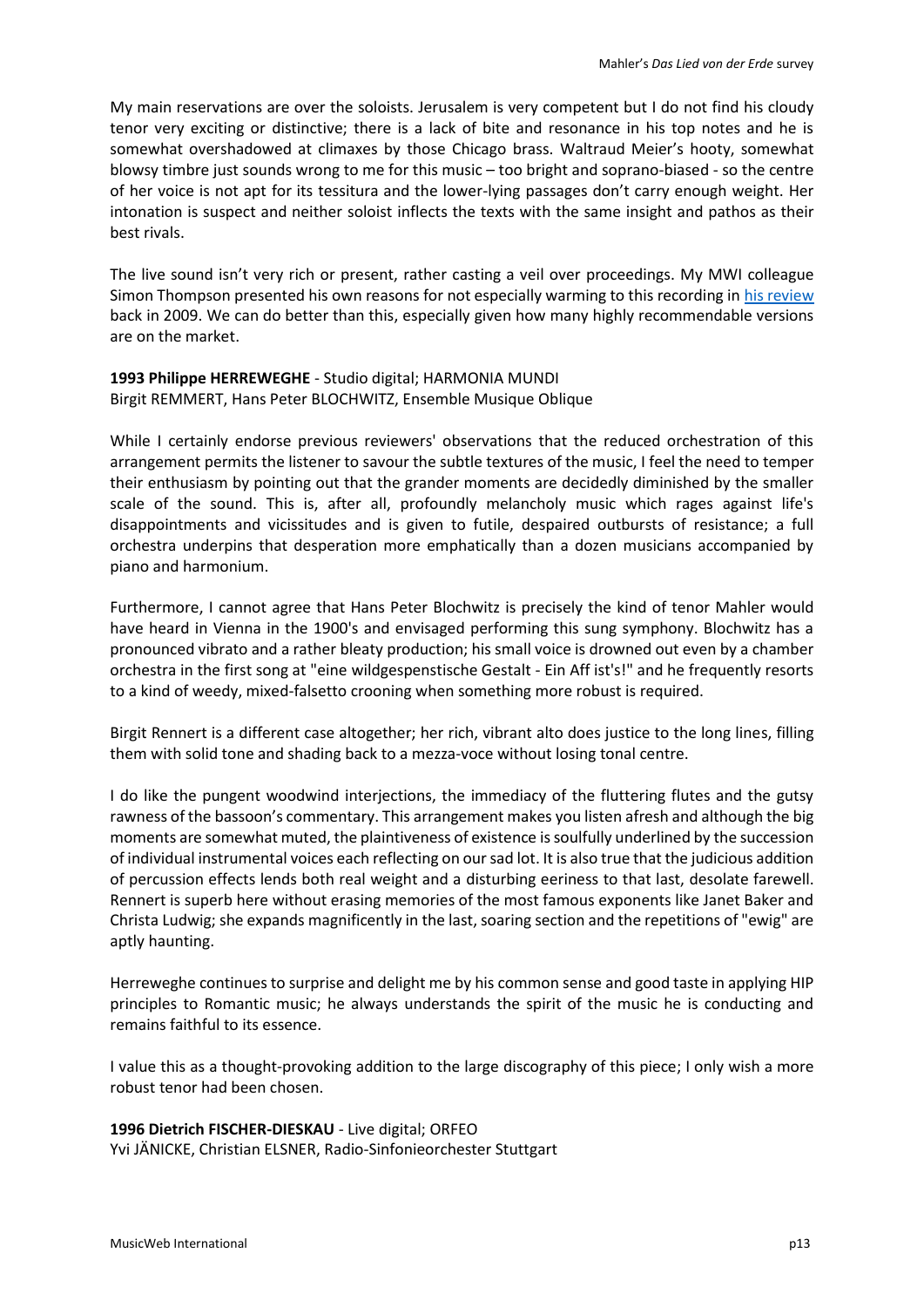This live recording will be slightly off the beaten track for collectors in that it does not immediately shout "buy me" when considered alongside the dozen or more highly recommendable versions of a work increasingly popular but in danger of becoming over-recorded.

It's not on a big-name label, the soloists will probably not be known to the casual listener, the Stuttgart Radio Symphony is an excellent but second-rank outfit and the conductor here is a retired baritone far better known in his guise as a singer - so why should we abandon our recordings by Kubelik, Reiner, Klemperer, Walter et al?

Well, just listen to it and you might decide that this is just your kind of interpretation. No big, bawling, over-stretched tenors but a lighter-voiced singer with impeccable intonation, crystalline diction and an attractive, if slightly "white", tone; Elsner is occasionally too inclined to take refuge in his sweet falsetto to dodge some of the more challenging moments. No fruity, swooping gestures from our contralto, but a very tight, well-schooled voice with depth but the ability to float and lighten her sound, equally good diction and a complete absence of the dreaded wobble. The singers' restraint matches that of DFD's conducting and the orchestral playing: there is much fine shading, judiciously applied rubato, some ravishing, resinous woodwind playing and lovely flutes. Tempi are conventional but there is a poise and delicacy about this reading which is sincere and moving - no grandstanding or cheap effects. This is one of the most peaceful, pastoral accounts I have heard but the *Der Abschied*, while not as monumental or indeed relentlessly funereal as some, still carries dignified weight.

The sound is excellent: very little audience noise and a perfect balance between voices and instruments.

In truth, I would like just a little more theatricality and overt emotionalism in the interpretation but I recognise that this is a connoisseur's performance and I'm a vulgar canary-fancier. Sadly, no texts are provided.

**1996 Giuseppe SINOPOLI** – Studio digital; DG Iris VERMILLION, Keith LEWIS, Staatskapelle Dresden

My first thoughts on seeing this recording were: great conductor, great orchestra…but would the soloists be up to the challenge? And in my second wave, of speculation: would Sinopoli be in one of his wilful moods?

The answers are: no and kind of – but not in the way I would have expected.

Lewis has a slight, light tenor which has a touch of the constriction which I dislike in tenors such as Araiza and he is stretched to produce anything like the heroic weight required in the first song. Some primarily lyric tenors – Wunderlich being a prime example, but there are others, such as Richard Lewis and Ernst Haefliger – can summon sufficient penetration and heft to get away with it but Lewis cannot. A second disappointment comes with Iris Vermillion's rather weak, plaintive mezzo. She has insufficient lower register heft and tonal richness to carry the burden of the long, sinuous lines of her songs. She chooses to sing straight without vibrato much of the time and just sounds as though she is in pain. Ultimately, she is dull. Sinopoli doesn't really help his soloists because he asks the Staatskapelle to play cleanly and directly but without the heart and Schwung of orchestras which have this music in their blood. Half the time they could be playing Bach. Moving on…

## **1999 Eiji OUE** – Studio digital; R & R Michelle DeYOUNG, Jon VILLARS, Minnesota Orchestra

I like everything recorded by Eiji Oue who was a controversial but prominent conductor of the Minnesota Orchestra, and who produced a string of recordings whose engineering has become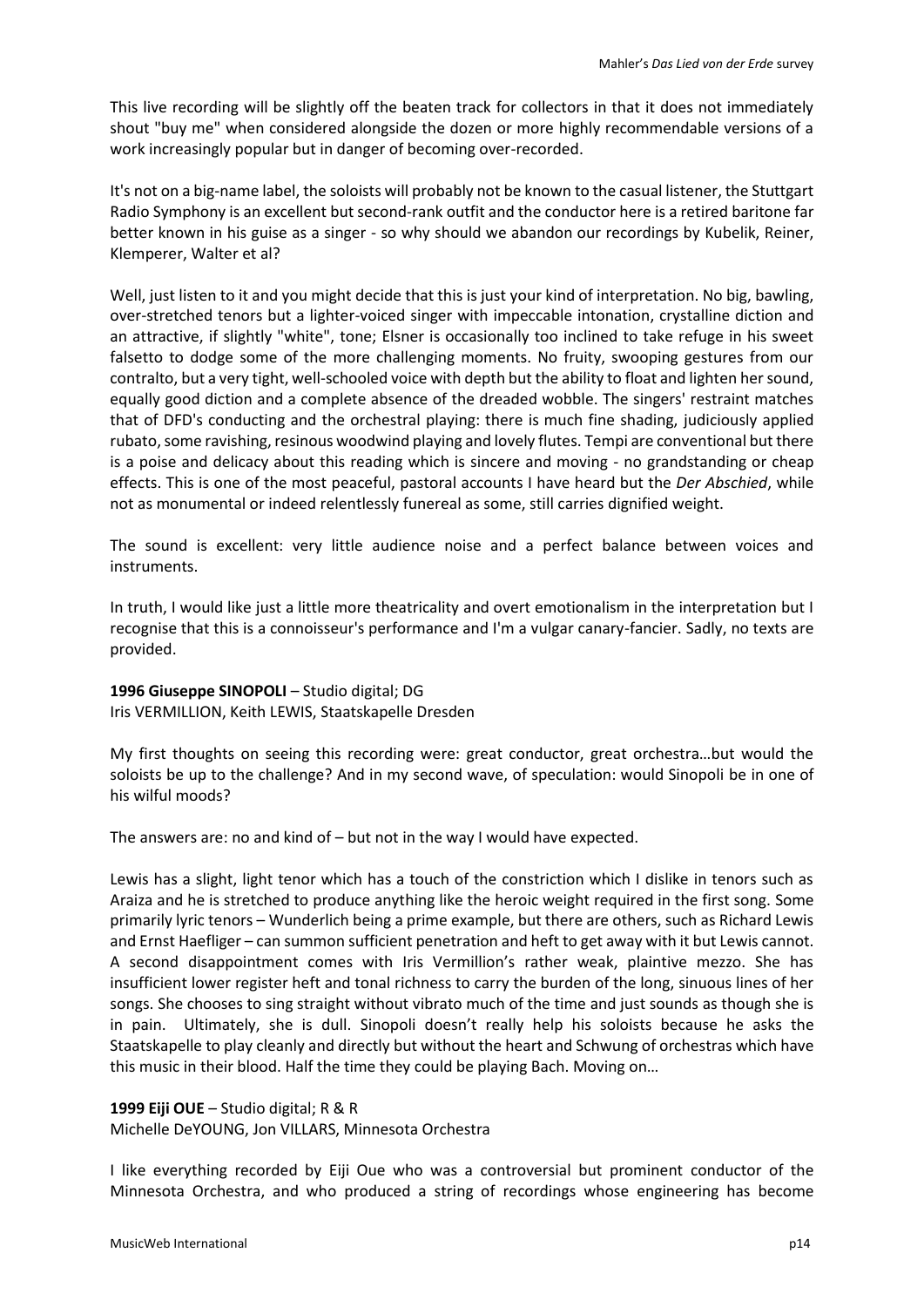something of a byword for audiophiles. This disc is no exception; it sounds wonderful – rich, full, immediate with individual orchestral lines clearly differentiated. The playing itself is flawless, bolstering the orchestra's reputation built under a succession of famous conductors. Oue's conducting is very detailed and careful; nothing is rushed and indeed, occasionally I could wish for more momentum but instead we luxuriate in the voluptuous beauty of sound.

Michele DeYoung has a warm, expressive mezzo without the individuality of expression or distinction of tone we encounter in the very best. She does not sustain my interest in the final, long song and her vibrato can become obtrusive. Tenor Jon Villars sings gamely but has a rather nasal, constricted tone which doesn't really expand gratefully on loud, high notes and he lacks colourific variety; he, too, sounds much the same whatever he's singing and I simply do not like the sound he makes.

From a sonic point of view this might be the best recording available and the conducting and playing are superb but I need soloists who are more characterful and beguile the ear more completely.

**1999 Pierre BOULEZ** - Studio digital; DG Violeta URMANA, Michael SCHADE, Wiener Philharmoniker

This is in many ways a companion piece to the Sinopoli recording of three years earlier; parallels are many: same label, same orchestra, same "clean", modernist minimalism, an unidiomatic, underpowered tenor and a rather bland mezzo-soprano. The difference is that the orchestra has Mahler in its blood – the composer was its conductor, albeit briefly and fractiously; however, Boulez keeps them on a short leash, imposing rigour and objectivity on the melodic lines and eschewing anything approaching. As a result, Urmana, sings neatly and correctly - and remains unmemorable; nor does she have the alto richness and depth of voice we hear in mezzo exponents such as Baker, Ludwig, Baltsa although oddly, at times and at its best around its centre her tone reminds me of Fassbaender – and I mean that as a compliment. It's not that Urmana does not have a beautiful voice but more that Boulez makes *Der Abschied*, is fairly swift and dry-eyed affair and Urmana's own attempt at engagement cannot rescue it. Exposition of detail is no substitute for emotional involvement and at no point does this recording set the pulse racing.

## **1999/2000 Lorin MAAZEL** - Studio digital; RCA

Waltraud MEIER, Ben HEPPNER, Symphonie-Orchester des Bayerischen Rundfunks

If, as I did, you came to this having just previously listened to Boulez's cool, detached recording, the comparative vigour of Maazel's attack and the virile heft of Heppner's tenor first come as a relief – indeed, Heppner's contribution is one of the best things about it, his big, clear sound working in conjunction with some effective textual colouring in a recording made when he was in best voice. He doesn't have to growl or grunt for emphasis – just apply more volume, even if occasionally he shows signs of strain. I admire, too, the virtuosity and sumptuousness of the Bavarian Radio Orchestra – as I almost invariably do anything they record.

Nonetheless, after a while and taking a broader historical perspective, one comes to acknowledge that Maazel is not really as engaged as conductors who are really steeped in Mahlerian tradition and more inclined to indulge in overt expression rather than play it safe, as per here. Waltraud Meier, as in her previous recording for Barenboim has neither the right voice for nor anything special to say about this music, and, if anything, her timbre is now more "bottled", which is unattractive.

Tony Duggan wrot[e a lukewarm review](http://www.musicweb-international.com/classrev/2000/aug00/daslied.htm) of this back in the year 2000. Like me, he found Heppner to be the best thing about it and was otherwise underwhelmed by its blandness. I can only endorse his judgement.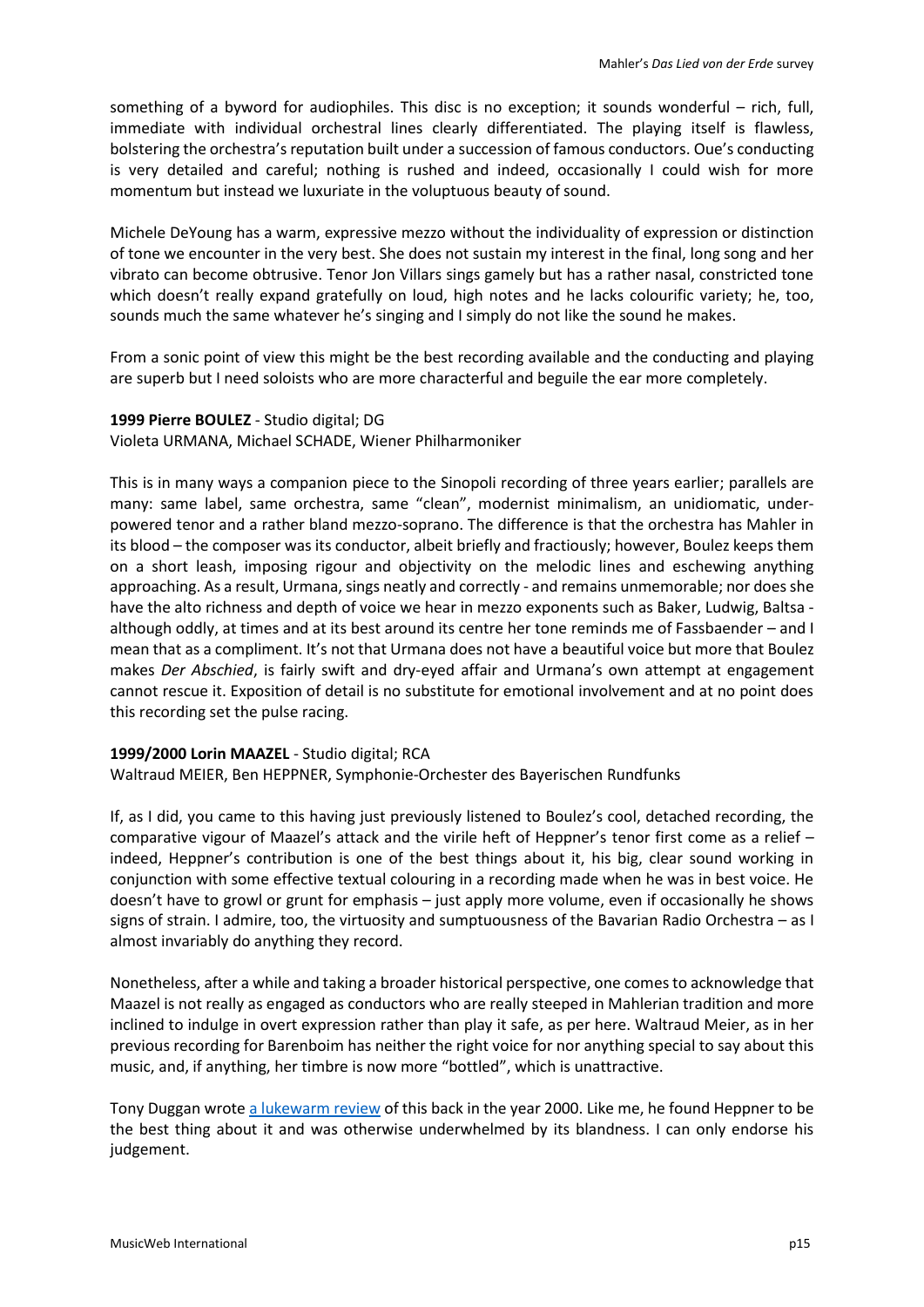## **2008 Donald RUNNICLES** – Live digital; BBC MUSIC Karen CARGILL, Johan BOTHA, BBC Scottish Symphony Orchestra

Of all the many recordings on my shelves this one has earned a special place: it is one of the slowest performances on record, especially in that last movement, but sustained by the rapt concentration of the performers and the beautiful playing of the BBC Scottish Symphony Orchestra under the spirited yet supremely sensitive direction of Donald Runnicles. He applies rubato without letting the music drag, sustaining a momentum which is helped by the legato of the BBC Scottish strings.

Johan Botha is excellent, a proper Heldentenor with full, clean tone if a little stentorian and unyielding in the tenor items and a vibrato only just this side of too wide – but still fine. He easily surmounts the more strenuous sections of the opening song but is charming in the tripping measures of *Von der Jugend*.

However, it is the singing of the young mezzo-soprano Karen Cargill which crowns this version. Hers remains one of the most, even, voluptuous and ample mezzos in the world today. She is vibrant and expressive in *Der Abschied*, able to sing quietly but rising magnificently to the big moments. She and Runnicles achieve a kind of dreamy, hypnotic intensity in the fading repetitions of "Ewig" which bring the work to a close and hold the audience mutely spellbound.

Mention, too, must be made of the solo oboe and flute playing, so important to establishing the right mood; whoever the Scottish soloists are, they deserve kudos. The sound is excellent, with a good balance between the voices and the orchestra and very little extraneous noise.

This live, Proms recording from 2008 is worth acquiring by anyone who loves this extraordinary and very original work.

## **2009 Hans GRAF** - Studio digital; NAXOS

Jane HENSCHEL, Gregory KUNDE, Houston Symphony Orchestra

A performance of *Das Lied von der Erde* stands or falls by whether a perfect balance between the quality of the conductor, the two soloists and the orchestra prevails; there must be no weaknesses in any of those four components. The work also now has such a rich and successful recording history that even a decent, unexceptionable performance such as this one stands in danger of appearing colourless by comparison.

Thus two competent singers can sound very ordinary indeed in comparison with singers of the calibre of mezzos Janet Baker, Christa Ludwig and Agnes Baltsa and tenors Fritz Wunderlich, Waldemar Kmentt or Richard Lewis, who are all near-ideal exponents of this music. Henschel sounds decidedly scratchy and old-lady-ish in tone; a bit tremulous, with a slightly acidic top which does not sound of a piece with her hollow lower register. She barks the declamatory sections of *Von der Schönheit* and both loses resonance and gains a wobble in the quieter passages. Kunde, like too many previous tenor exponents, sounds stretched, somewhat harsh and dry of tone with a tendency to bleat; there is no doubt that his voice is nowhere near as sappy as when he recorded *Benvenuto Cellini* previously. He attempts expressiveness by injecting some messa di voce and falsetto effects which do not quite come off and end up sounding clumsy and monotone. He is in fact closest in timbre to Karajan's Kollo, who for me compromises that otherwise estimable recording.

The playing of the Houston Symphony is warm and expressive but there is no bloom on their sound; they are skilled but nowhere near as sumptuous-toned as their rival big-name orchestras and Hans Graf's conducting generates no sparks. His tempi are moderate, indeed barely different from any of my half dozen favourite versions but his phrasing is dull. He generates no great meditativeness in *Der Einsame im Herbst* and little sense of mystery or tension in *Der Abschied*. Only Tennstedt takes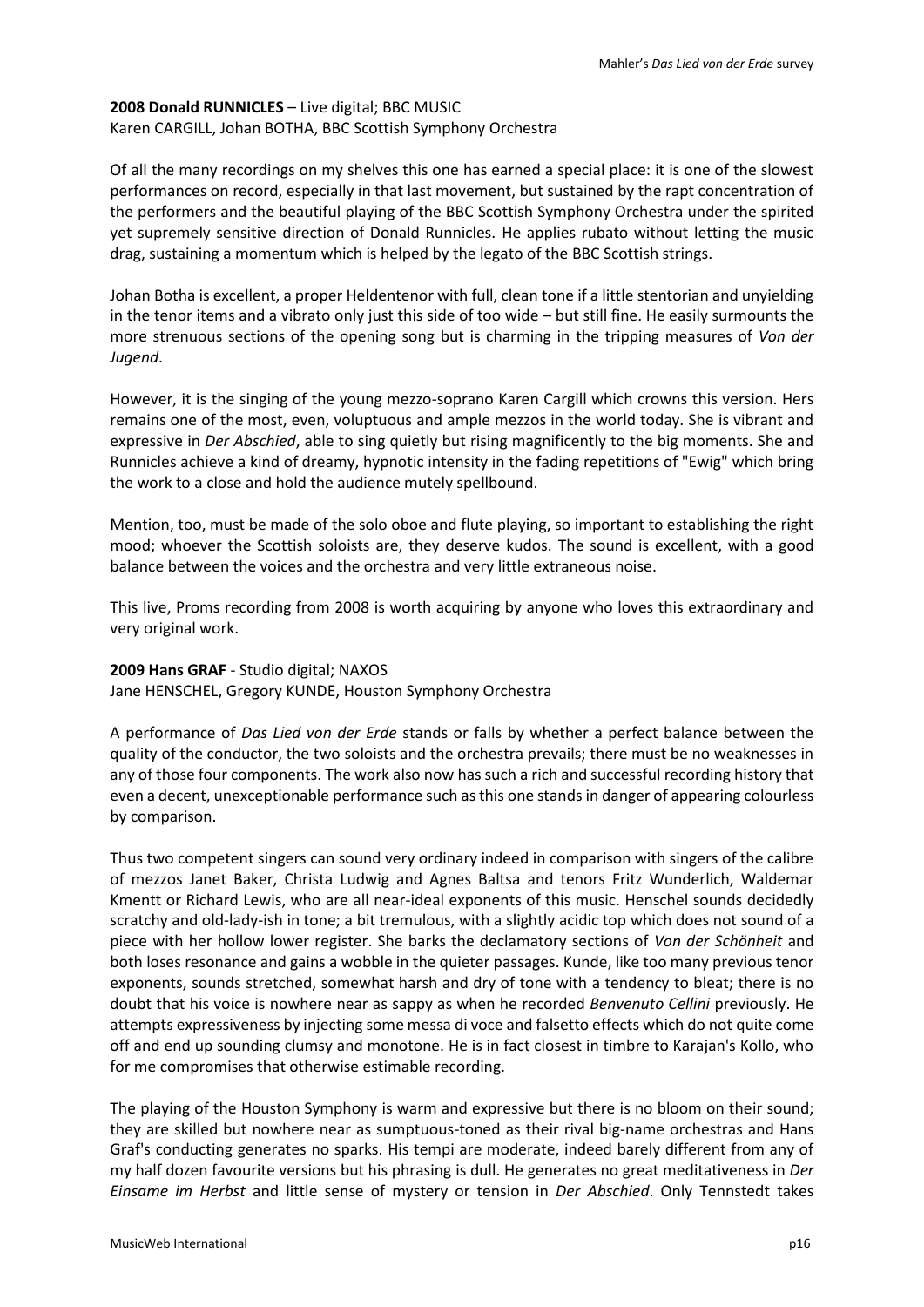substantially longer over that last song but he was a master of sustaining the long-breathed line. For comparison, I played several rival versions and was especially struck by how much more interesting Klemperer, Reiner and Kubelik made those yearning opening bars before the mezzo enters - and struck again by how distinctive and arresting their singers are when measured against Henschel. In fact, once I had put another version on, I was reluctant to go back to this Naxos recording, I was so immediately absorbed by its superior predecessors.

The sound is adequate but, like the live performance itself, somewhat under-stated and lacking immediacy. The usual excellent notes by Keith Anderson and biographies are provided, but no libretto.

This is not a bad recording, but suffers from being a perfect illustration of how the best is the enemy of the good - or at least, the satisfactory.

## **2011 Yannick NÉZET-SÉGUIN** – Live digital; LPO

Sarah CONNOLLY, Toby SPENCE, London Philharmonic Orchestra

There is every reason to celebrate the LPO as perhaps the best orchestra in London these days; prelockdown, I heard them regularly in the renovated Royal Festival Hall and can attest to their form under Leader Pieter Schoeman. Their conductor here might not be quite so dependably and consistently praiseworthy but I have heard him deliver some stupendous performances.

It is also good to hear the elegant British tenor Toby Spence a year before he was diagnosed with thyroid cancer from which, thankfully, he staged a recovery. He has an intrinsically beautiful voice and even if he is pushed to his limits in this music, it is a pleasure to hear him singing so well rather than having to endure another Heldentenor barking his way in ungainly fashion through *Das Trinklied*. He is more in the Wunderlich mode than the style of James King or Kollo; a lighter, more youthful sound but with just enough heft to cope and no throatiness. He is matched by the equally lovely full and rich voice of Sarah Connolly; she has more of a soprano quality to her voice than the usual mezzo and does not perhaps probe the meaning of the texts as deeply as some predecessors but it is nonetheless a delight to hear such steady, pure-toned singing. She is rapturous in the *Der Abschied*.

The live sound is excellent: very few coughs and the perfect balance between orchestra and voice. I find Nézet-Séguin's tempi and phrasing ideal. Some find this performance under-stated; I must say that I really enjoy its fresh, unpretentious directness.

## **2012 Marc ALBRECHT** - Studio digital; PENTATONE

Alice COOTE, Burkhard FRITZ, Nederlands Philharmonisch Orkest

Recorded so closely, such that one can hear the conductor's grunts and the sniffs and intakes of breath of the performers on the upbeats, there is a disconcertingly forensic quality to this – or, if you prefer, a pleasing clarity and freshness; instrumental lines are thus crystal clear. The playing of the young Dutch orchestra is often beautiful but in a lean, transparent manner; Marc Albrecht's accompaniment is skilled but sometimes unable to suggest much emotional depth, so it is not always especially moving. However, there is something purposeful and concentrated about the opening of *Der Abschied* which promises much and is indeed sustained throughout; its conclusion always a key passage of course – is most successfully accomplished, with exquisitely gauged diminuendo from Albrecht and great poise and control from Coote. The music fades into the ether as it should.

I have never much warmed to Alice Coote's mezzo-soprano previously but am aware that others rave; I have found her voice to be lacking warmth and tonally centred too high to sound authentic within the tessitura of that voice category but she sings most intelligently and expressively here, reflecting, perhaps, her sometime tutelage under Dame Janet. Others, welcome a vocal character lighter than the fruitier, contralto timbre typified by such as Ferrier, so it is a question of taste. She is a bit lost during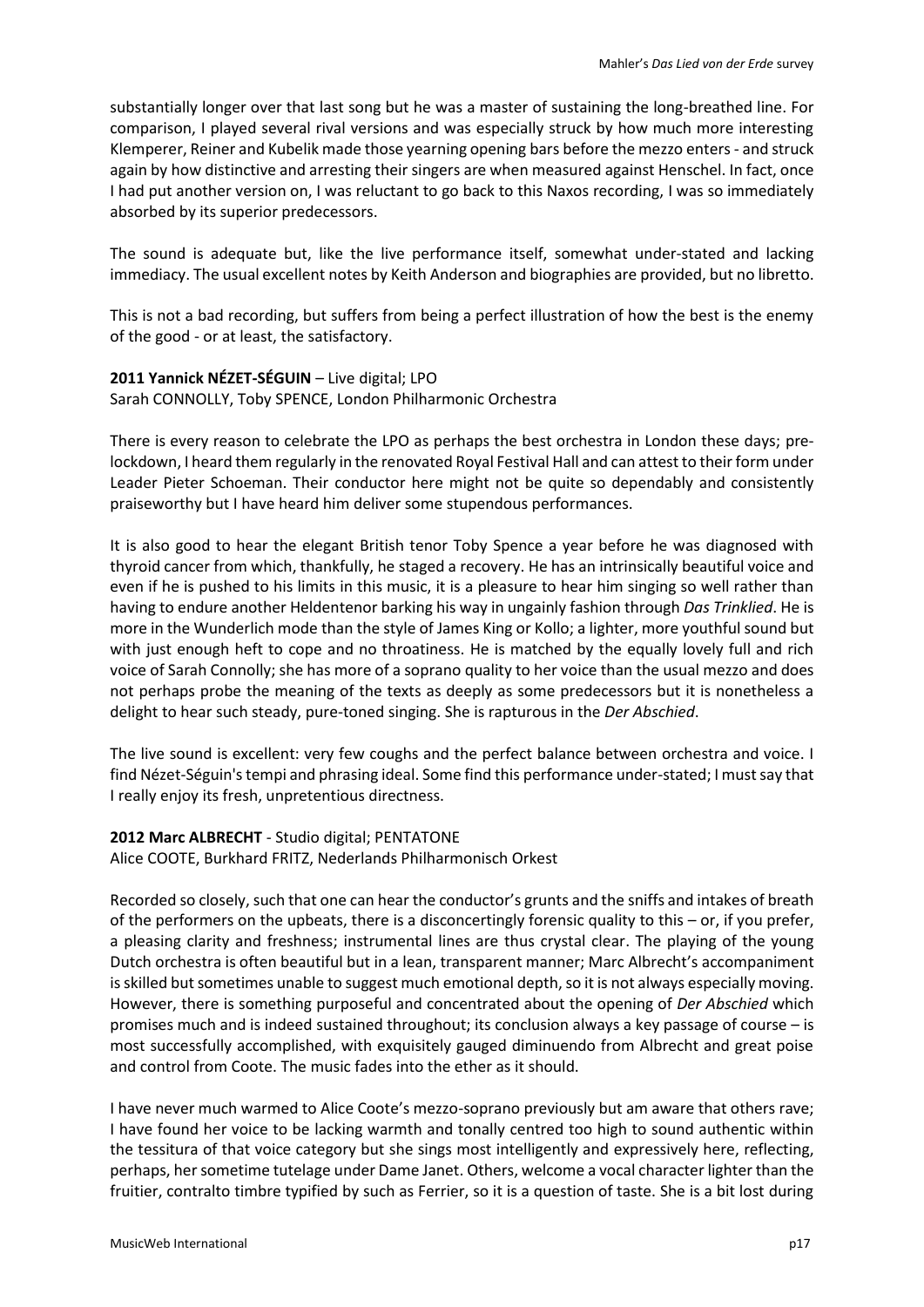the fast, declamatory passage of *Von der Schönheit* where her lower register lacks penetration, but the acuteness of her verbal colouring certainly compensates for the lack of sumptuousness in her tone and despite my reservations, I find this by far the best thing of hers I have heard.

Burkhard Fritz is up to the job here and can encompass the wide range of his three songs, but his tenor is not especially attractive or distinctive, being a tad nasal and there is a certain "bottled" quality to his tone which prevents his voice ringing out at climaxes. He is not as accomplished as Coote here and I cannot help but wish his voice had a glamour to match hers; nonetheless he doesn't let the side down.

This is clearly one of the best more recent accounts, alongside Nézet-Séguin's and Runnicles', especially for its sparkling sonics and Coote's artistry.

# **2012 David ZINMAN** - Studio digital; RCA

Susan GRAHAM, Christian ELSNER, Tonhalle Orchester Zürich

I almost invariably unimpressed by anything David Zinman conducts but my main problem here is once more with the typically "Germanic", constricted tone of the tenor, whose voice has deteriorated since his recording of this work for Fischer-Dieskau and since I last heard him on disc in the Wagner version of Gluck's opera, *Iphigenia in Aulis*; it really is not a pleasant sound.

My experience of hearing Susan Graham live rather surprised me, as I found her voice considerably smaller than I had expected and once again here, despite its beauty of tone, the impression she creates is one of rather small-scale, very soprano-biased singing without much heft in its lower regions. She is a sensitive, refined singer but makes little of the moments of drama. The "handsome boys on their spirited steeds" episode, in *Von der Schönheit* goes for little, as she does not have the vocal resources to inject passion into proceedings. Essentially, she is boring - nothing much she does excites me.

The sound here is excellent, the playing of the Tonhalle orchestra is, as you might expect, elegant and precise if rather lacking in velour, and Zinman's conducting is in fact quite good, if "correct", so I am happy to have my expectations there somewhat confounded, but that does not compensate for the obstacle of two underwhelming soloists. A review from the Australian Limelight arts magazine in 2014 states that "The initial reviews of this final instalment in David Zinman's Mahler cycle with the Tonhalle Orchestra haven't exactly been effusive, but they are wrong." I beg to differ. The old default position Zinman adopts with Mahler of claiming that "the music should be left to speak for itself" is often a cover for a lack of imagination or involvement in its realisation, as per here.

## **2018 Sir Simon RATTLE** – Live digital; BR KLASSIK

Magdalena KOŽENÁ, Stuart SKELTON, Symphonie-Orchester des Bayerischen Rundfunks

Continuing the Grinch-mode I adopted for the previous review, I never have any great expectations for any Rattle recording but tried to approach this open-mindedly. Let me first acknowledge the invariable excellence of the Bavarian Radio Symphony Orchestra; their playing is superlative – but I do wish I could listen to them without being constantly aware of Rattle's grunting and groaning – a rebarbative habit also acquired by Colin Davis as he aged; at least Rattle doesn't sing along, too.

I do not like Stuart Skelton's tenor much more than I do Elsner's. Although it has more body and heft, it still has a strange, unvaried, bellowing quality which is wearing and makes one long for an artist who can employ his lyric Heldentenor (such exists) to shade dynamics and inflect text sensitively, like Wunderlich, Patzak and – yes – even Vickers. He certainly lacks the delicacy required for the third song, the lightest and most cheerful of the six.

The lightness of Kožená's voice was always going to pose a problem for those who like a dark, contraltotype of voice She is recorded very closely, perhaps to compensate for a lack of weight, but there is no